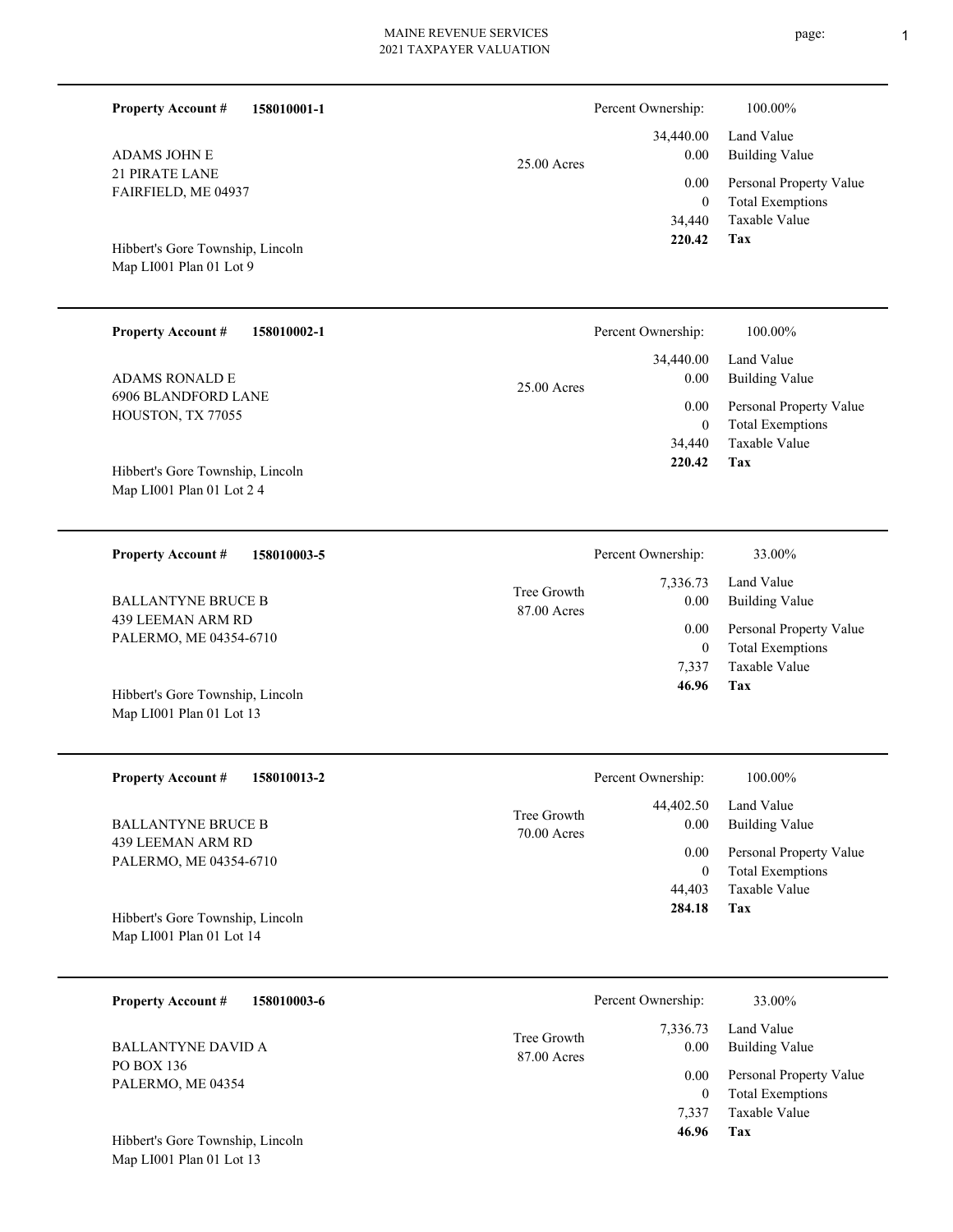| <b>Property Account #</b><br>158010012-2                                        |                            | Percent Ownership:       | 100.00%                                            |
|---------------------------------------------------------------------------------|----------------------------|--------------------------|----------------------------------------------------|
| BALLANTYNE DAVID A & SHEILA T                                                   | 55.00 Acres                | 62,820.00<br>0.00        | Land Value<br><b>Building Value</b>                |
| <b>70 BRANCH MILLS RD</b><br>CHINA, ME 04358                                    |                            | 0.00<br>$\overline{0}$   | Personal Property Value<br><b>Total Exemptions</b> |
| Hibbert's Gore Township, Lincoln<br>Map LI001 Plan 01 Lot 7                     |                            | 62,820<br>402.05         | Taxable Value<br><b>Tax</b>                        |
| <b>Property Account #</b><br>158010016-2                                        |                            | Percent Ownership:       | 100.00%                                            |
| BALLANTYNE DAVID A & SHEILA T                                                   | 19.30 Acres                | 29,110.00<br>17,270.00   | Land Value<br><b>Building Value</b>                |
| 70 BRANCH MILLS RD<br>CHINA, ME 04358                                           |                            | 0.00<br>$\mathbf{0}$     | Personal Property Value<br><b>Total Exemptions</b> |
| Hibbert's Gore Township, Lincoln<br>Map LI001 Plan 01 Lot 8                     |                            | 46,380<br>296.83         | Taxable Value<br>Tax                               |
| <b>Property Account #</b><br>158010011-1                                        |                            | Percent Ownership:       | 100.00%                                            |
| BESSEY DEVELOPMENT CO                                                           | Tree Growth<br>25.00 Acres | 6,200.00<br>0.00         | Land Value<br><b>Building Value</b>                |
| PO BOX 96<br>HINCKLEY, ME 04944                                                 |                            | 0.00<br>$\overline{0}$   | Personal Property Value<br><b>Total Exemptions</b> |
| Hibbert's Gore Township, Lincoln<br>Map LI001 Plan 01 Lot 16                    |                            | 6,200<br>39.68           | Taxable Value<br>Tax                               |
| <b>Property Account #</b><br>158010006-3                                        |                            | Percent Ownership:       | 100.00%                                            |
| CALTABELLOTTA RICHARD A, GEORGE L                                               | 2.00 Acres                 | 12,940.00<br>0.00        | Land Value<br><b>Building Value</b>                |
| CALTABELLOTTA & BARBARA VINCENT<br><b>120 EARLSGATE ROAD</b>                    |                            | 0.00<br>$\boldsymbol{0}$ | Personal Property Value<br><b>Total Exemptions</b> |
| DAYTON, OH 45440<br>Hibbert's Gore Township, Lincoln<br>Map LI001 Plan 01 Lot 5 |                            | 12,940<br>82.82          | Taxable Value<br>Tax                               |
|                                                                                 |                            |                          |                                                    |
| <b>Property Account #</b><br>158010007-4                                        |                            | Percent Ownership:       | 100.00%                                            |
| CENTRAL MAINE POWER CO                                                          | 40.68 Acres                | 49,100.00<br>0.00        | Land Value<br><b>Building Value</b>                |
| <b>IUMC - LOCAL TAXES</b><br>162 CANCO RD                                       |                            | 0.00<br>$\boldsymbol{0}$ | Personal Property Value<br><b>Total Exemptions</b> |
| PORTLAND, ME 04103-4274                                                         |                            | 49,100<br>314.24         | Taxable Value<br>Tax                               |

Map LI001 Plan 01 Lot 17 Hibbert's Gore Township, Lincoln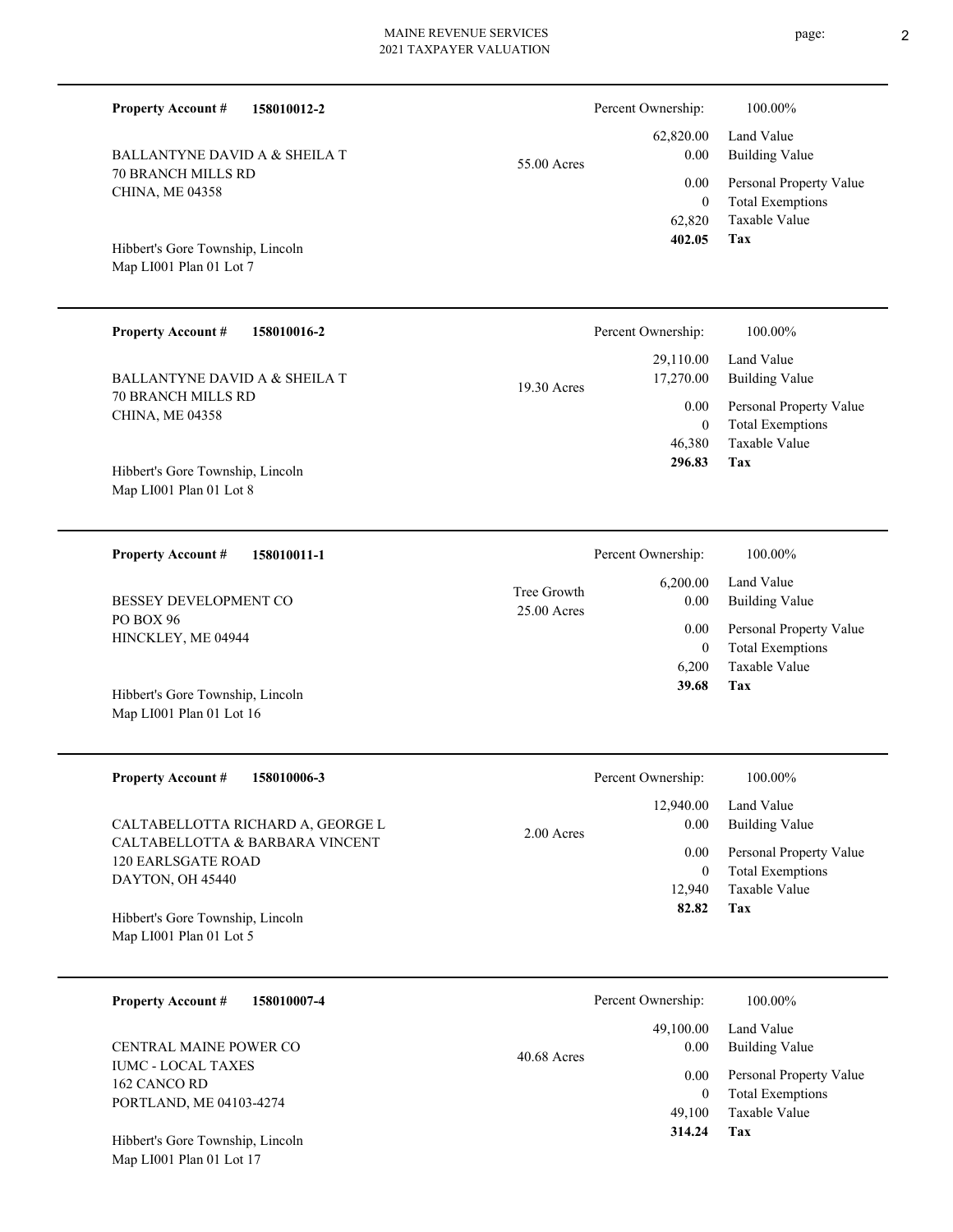| <b>Property Account #</b><br>158010024-1         | Percent Ownership:                                   | 100.00%                                            |
|--------------------------------------------------|------------------------------------------------------|----------------------------------------------------|
| CENTRAL MAINE POWER CO                           | 54,070.00<br>0.00                                    | Land Value<br><b>Building Value</b>                |
| %AVANGRID MANAGEMENT<br>COMPANY-LOCAL TA         | 0.00<br>$\boldsymbol{0}$                             | Personal Property Value<br><b>Total Exemptions</b> |
| ONE CITY CENTER, 5TH FLOOR<br>PORTLAND, ME 04101 | 54,070                                               | Taxable Value                                      |
| Hibbert's Gore Township, Lincoln                 | 346.05                                               | <b>Tax</b>                                         |
| Map LI001 Plan 01 Lot 500                        |                                                      |                                                    |
| <b>Property Account #</b><br>158010003-4         | Percent Ownership:                                   | 34.00%                                             |
| <b>CURTIS LAURIE B</b>                           | 7,559.05<br>Tree Growth<br>0.00<br>87.00 Acres       | Land Value<br><b>Building Value</b>                |
| <b>88 ALBEE ROAD</b><br>AUGUSTA, ME 04330        | 0.00                                                 | Personal Property Value                            |
|                                                  | $\boldsymbol{0}$<br>7,559                            | <b>Total Exemptions</b><br>Taxable Value           |
| Hibbert's Gore Township, Lincoln                 | 48.38                                                | <b>Tax</b>                                         |
| Map LI001 Plan 01 Lot 13                         |                                                      |                                                    |
| 158010010-3<br><b>Property Account #</b>         | Percent Ownership:                                   | 100.00%                                            |
|                                                  | 11,656.00<br>Tree Growth                             | Land Value                                         |
| <b>GLIDDEN RODNEY</b><br>1392 ROUTE 3            | 0.00<br>47.00 Acres                                  | <b>Building Value</b>                              |
| PALERMO, ME 04354                                | 0.00<br>$\mathbf{0}$                                 | Personal Property Value<br><b>Total Exemptions</b> |
|                                                  | 11,656                                               | Taxable Value                                      |
| Hibbert's Gore Township, Lincoln                 | 74.60                                                | <b>Tax</b>                                         |
| Map LI001 Plan 01 Lot 12                         |                                                      |                                                    |
| <b>Property Account #</b><br>158010017-4         | Percent Ownership:                                   | 100.00%                                            |
|                                                  | 4,512.00<br>Tree Growth                              | Land Value                                         |
| <b>GLIDDEN RODNEY</b><br>1392 ROUTE 3            | 0.00<br>16.00 Acres                                  | <b>Building Value</b>                              |
| PALERMO, ME 04354                                | 0.00<br>$\boldsymbol{0}$                             | Personal Property Value<br><b>Total Exemptions</b> |
|                                                  | 4,512                                                | Taxable Value                                      |
| Hibbert's Gore Township, Lincoln                 | 28.88                                                | <b>Tax</b>                                         |
| Map LI001 Plan 01 Lot 18                         |                                                      |                                                    |
| <b>Property Account #</b><br>158010005-1         | Percent Ownership:                                   | 100.00%                                            |
| <b>KELLER KAREN</b>                              | 20,110.00<br>Tree Growth<br>35,230.00<br>26.00 Acres | Land Value<br><b>Building Value</b>                |
| 1288 GORE RD<br>PALERMO, ME 04354                | 0.00                                                 | Personal Property Value                            |
|                                                  | 25,000<br>30,340                                     | <b>Total Exemptions</b><br>Taxable Value           |
| Hibbert's Gore Township, Lincoln                 | 194.18                                               | <b>Tax</b>                                         |
| Map LI001 Plan 01 Lot 3                          |                                                      |                                                    |
| Homestead Exemption \$25000                      |                                                      |                                                    |
|                                                  |                                                      |                                                    |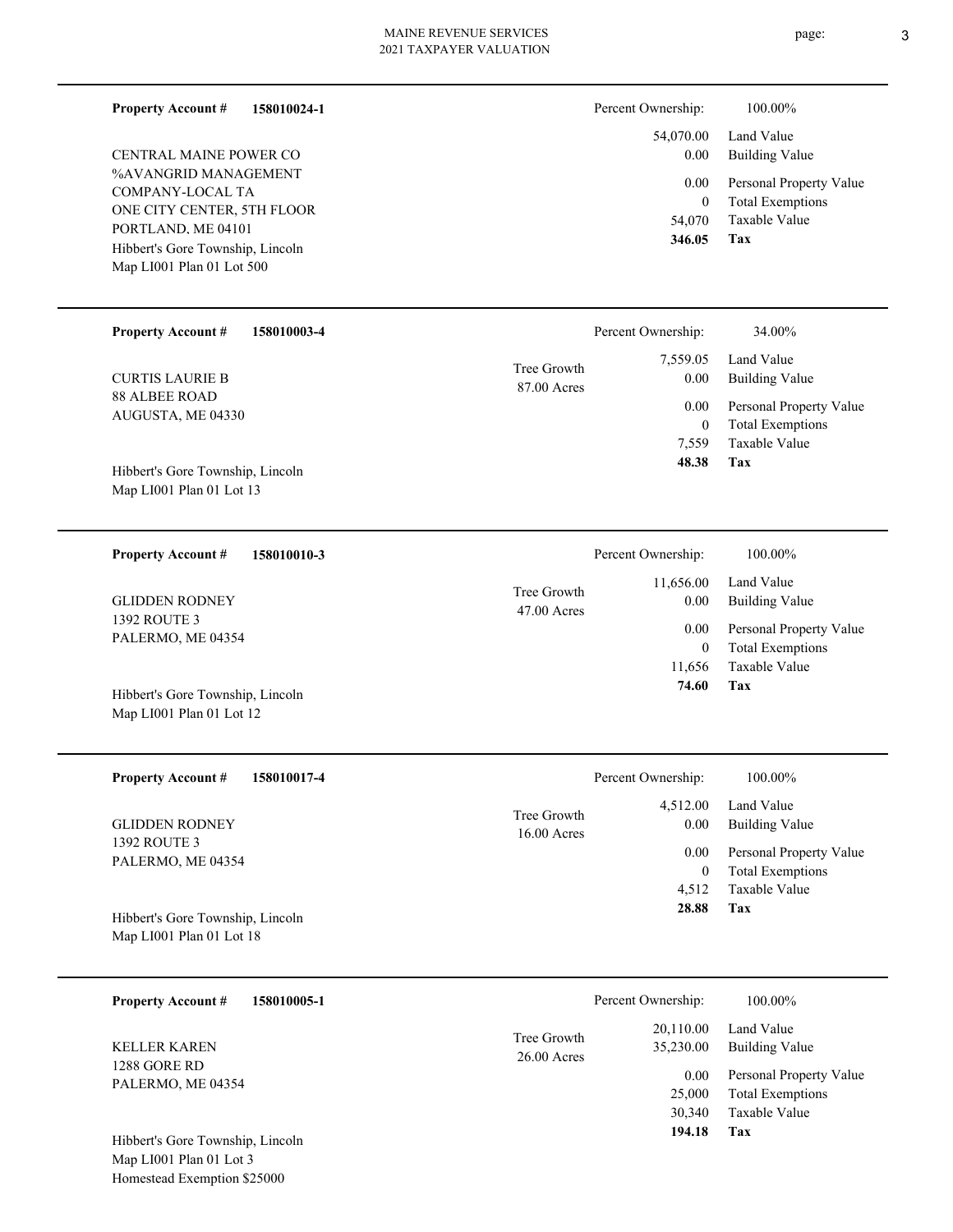| 158010015-1<br><b>Property Account #</b>                                        | Percent Ownership:         | 100.00%                                            |
|---------------------------------------------------------------------------------|----------------------------|----------------------------------------------------|
|                                                                                 | 32,740.00                  | Land Value                                         |
| MAINE ELECTRIC POWER CO ATTN G MORIN                                            | 0.00                       | <b>Building Value</b>                              |
| ATTN G MORIN AMC LOCAL TAX<br>ONE CITY CENTER 5TH FLOOR                         | 0.00                       | Personal Property Value                            |
| PORTLAND, ME 04101<br>DISTRIBUTION SYSTEM                                       | $\overline{0}$<br>32,740   | <b>Total Exemptions</b><br>Taxable Value           |
|                                                                                 | 209.54                     | Tax                                                |
| Hibbert's Gore Township, Lincoln<br>Map LI001 Plan 01 Lot LINES TRANSMISSI 17.1 |                            |                                                    |
|                                                                                 |                            |                                                    |
| <b>Property Account #</b><br>158010021-1                                        | Percent Ownership:         | 100.00%                                            |
| MARITIMES & NORTHEAST PIPELINE LLC                                              | 118,900.00<br>0.00         | Land Value<br><b>Building Value</b>                |
| % ENBRIDGE<br>PO BOX 2629                                                       | 0.00                       | Personal Property Value                            |
| ADDISON, TX 75001<br>.15 MILES 24 "PIPELINE & EASEMENT                          | $\boldsymbol{0}$           | <b>Total Exemptions</b>                            |
|                                                                                 | 118,900<br>760.96          | Taxable Value<br>Tax                               |
| Hibbert's Gore Township, Lincoln<br>Map LI001 Plan 01 Lot                       |                            |                                                    |
|                                                                                 |                            |                                                    |
| <b>Property Account #</b><br>158010009-5                                        | Percent Ownership:         | 100.00%                                            |
|                                                                                 | 20,820.00                  | Land Value                                         |
| MIDDLE SPACE LLC                                                                | 0.00<br>$16.00$ Acres      | <b>Building Value</b>                              |
| <b>2 DELORME DRIVE</b><br>YARMOUTH, ME 04096                                    | 0.00                       | Personal Property Value                            |
|                                                                                 | $\boldsymbol{0}$<br>20,820 | <b>Total Exemptions</b><br>Taxable Value           |
|                                                                                 | 133.25                     | <b>Tax</b>                                         |
| Hibbert's Gore Township, Lincoln<br>Map LI001 Plan 01 Lot 10                    |                            |                                                    |
|                                                                                 |                            |                                                    |
| <b>Property Account #</b><br>158010008-2                                        | Percent Ownership:         | 100.00%                                            |
|                                                                                 | 38,780.00                  | Land Value                                         |
| ROCK MAPLE HOLDINGS LLC                                                         | 0.00<br>$40.00$ Acres      | <b>Building Value</b>                              |
| 98 MEADOW ROAD<br>WINTERPORT, ME 04496                                          | 0.00<br>$\mathbf{0}$       | Personal Property Value<br><b>Total Exemptions</b> |

Map LI001 Plan 01 Lot 15 Hibbert's Gore Township, Lincoln

| 158010014-2<br><b>Property Account #</b> | Percent Ownership:    | 100.00%                 |
|------------------------------------------|-----------------------|-------------------------|
|                                          | 67,170.00             | Land Value              |
| ROCK MAPLE HOLDINGS LLC                  | 0.00<br>$60.00$ Acres | <b>Building Value</b>   |
| 98 MEADOW ROAD<br>WINTERPORT, ME 04496   | 0.00                  | Personal Property Value |
|                                          | 0                     | <b>Total Exemptions</b> |
|                                          | 67.170                | Taxable Value           |
| Hibbert's Gore Township, Lincoln         | 429.89                | Tax                     |

**Tax 248.19**

38,780

Taxable Value

Map LI001 Plan 01 Lot 1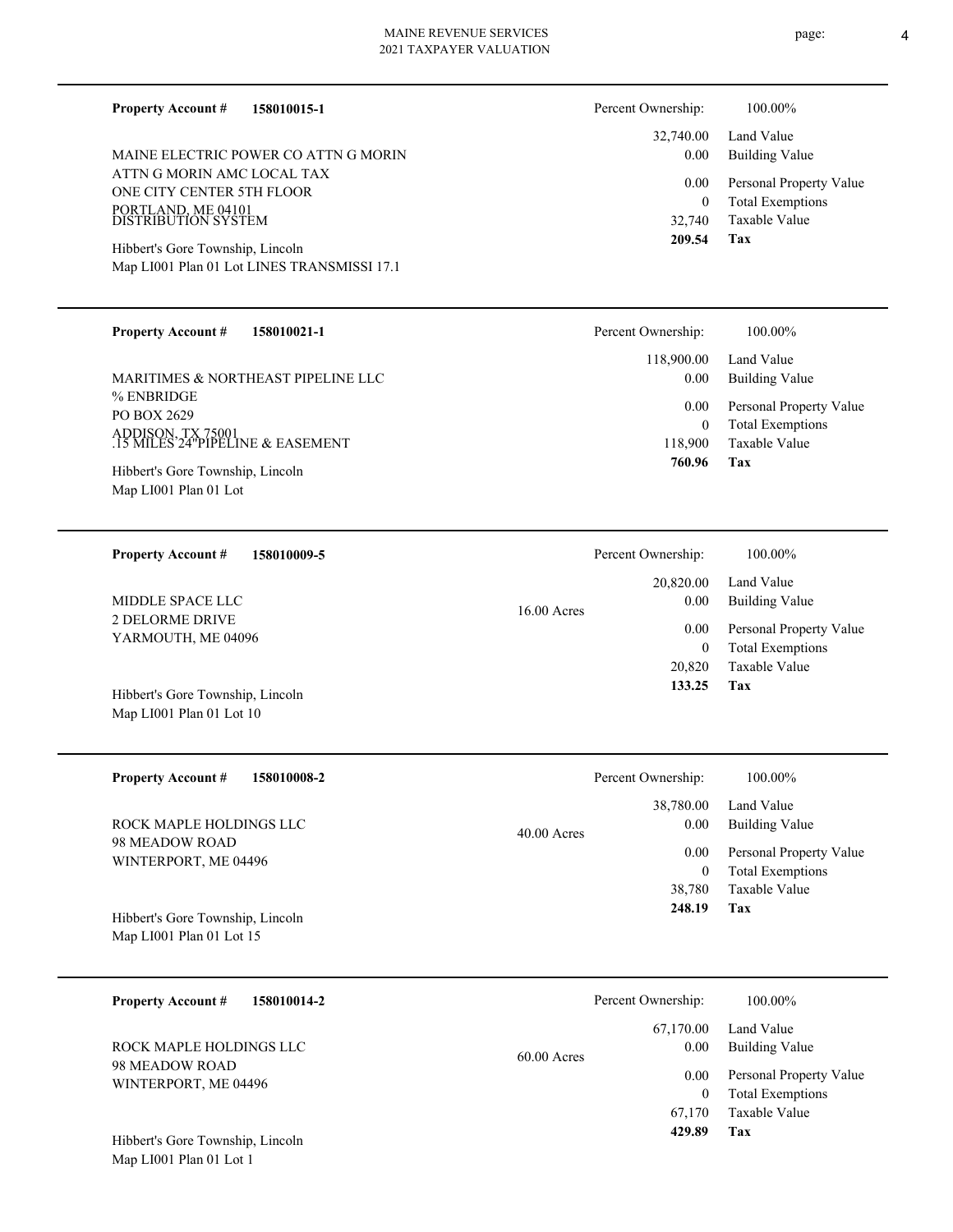**158010002P-3 Property Account #**

% CHARTER COMMUNICATIONS TAX DEPARTMENT PO BOX 74 B\E LEASED DISH ANTENNA<br>CHARLOTTE, NC 28241-7647 Map LI001 Hibbert's Gore Township, Lincoln SPECTRUM NORTHEAST LLC

Map LI001 Plan 01 Lot 11

| Percent Ownership: | 100.00% |
|--------------------|---------|
|                    |         |

| 0.00<br>0.00 | Land Value<br><b>Building Value</b> |
|--------------|-------------------------------------|
| 0.00         | Personal Property Value             |
| 0            | <b>Total Exemptions</b>             |
| 0            | Taxable Value                       |
| 0.00         | Tax                                 |

| <b>Property Account #</b><br>158010018-2                    | 100.00%<br>Percent Ownership:                                                                         |  |
|-------------------------------------------------------------|-------------------------------------------------------------------------------------------------------|--|
| TABER MARY E & HARRIET F                                    | 18,550.00<br>Land Value<br><b>Building Value</b><br>0.00<br>$8.00$ Acres                              |  |
| <b>25 ROBERTS LANE</b><br>SARATOGA SPRINGS, NY 12866        | Personal Property Value<br>0.00<br><b>Total Exemptions</b><br>$\mathbf{0}$<br>Taxable Value<br>18,550 |  |
| Hibbert's Gore Township, Lincoln<br>Map LI001 Plan 01 Lot 6 | 118.72<br>Tax                                                                                         |  |
|                                                             |                                                                                                       |  |
| <b>Property Account #</b><br>158010004-1                    | Percent Ownership:<br>100.00%                                                                         |  |
| <b>WERNER LAWRENCE C</b>                                    | 27,550.00<br>Land Value<br>0.00<br><b>Building Value</b>                                              |  |
| PO BOX 241<br>WASHINGTON, ME 04574                          | $25.00$ Acres<br>Personal Property Value<br>0.00<br>$\mathbf{0}$<br><b>Total Exemptions</b>           |  |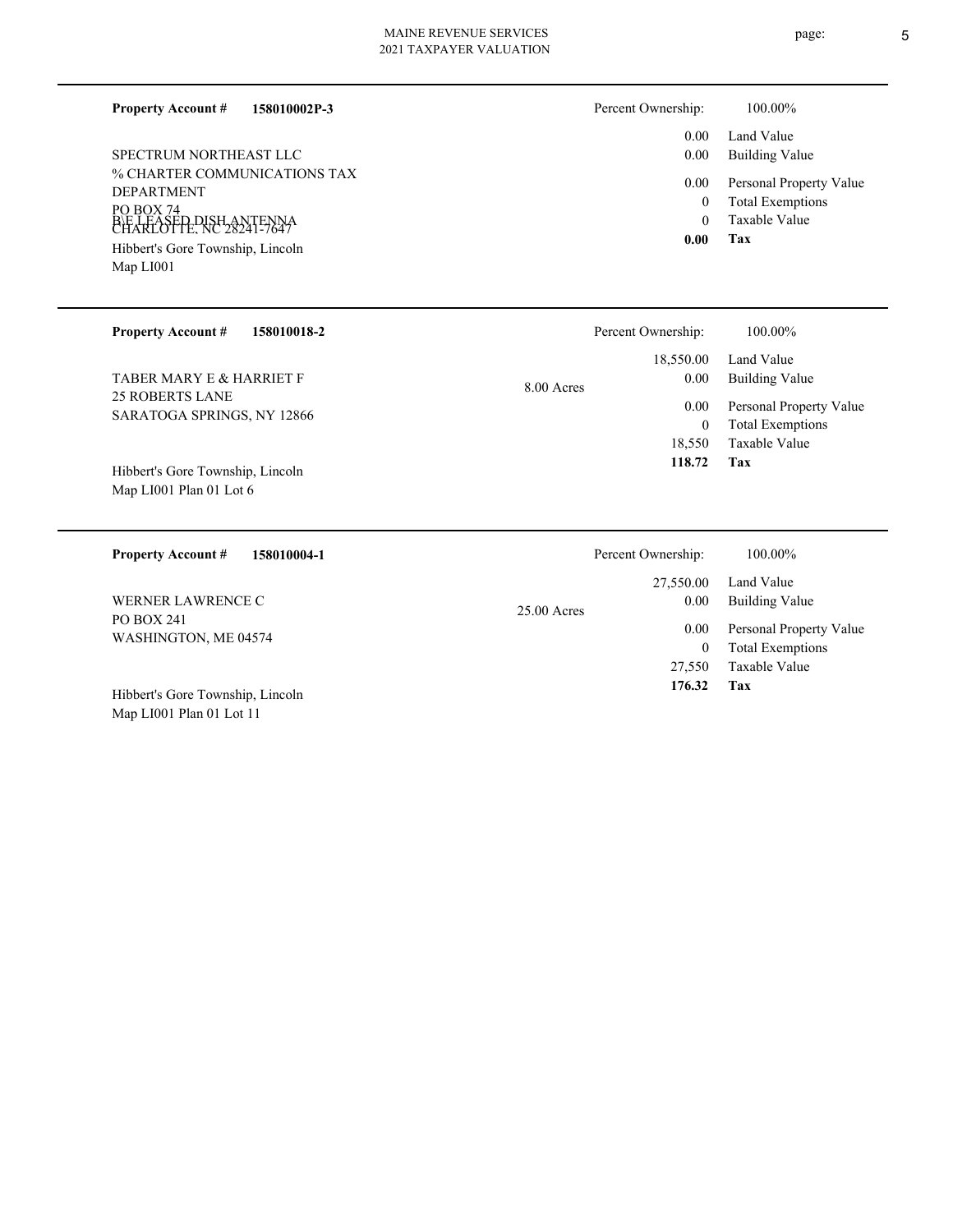# **Totals for: Hibbert's Gore Township, Lincoln**

 **586.98 acres**

 **710,543.01 Land Value 52,500.00 Building Value 0.00 Personal Property Value 25,000.00 Total Exemptions 4,723 Tax Taxable Value 738,043.01**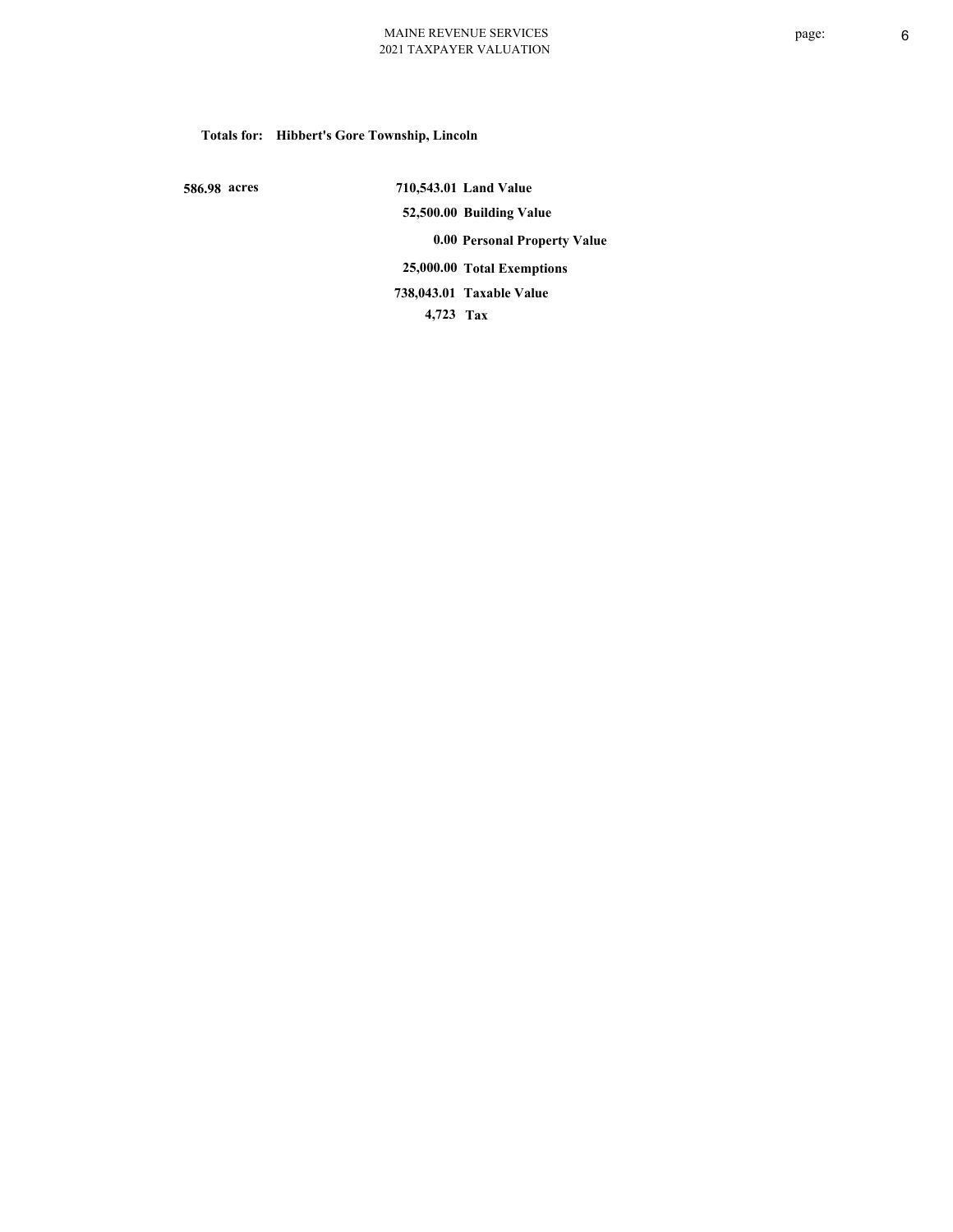**651850027-2**

**Property Account #**

| page: |  |
|-------|--|
|       |  |

Percent Ownership:  $100.00\%$ 

| <b>AMSTUTZ ERIC B</b><br><b>17 RIDGELAND DRIVE</b><br>GREENVILLE, SC 29601<br>CIR 65 9E 185<br>Muscongus Island, Lincoln<br>Map LI002 Plan 01 Lot 6.1                                                                     | $0.71$ Acres | 37,500.00<br>93,410.00<br>0.00<br>$\boldsymbol{0}$<br>130,910<br>837.82                          | Land Value<br><b>Building Value</b><br>Personal Property Value<br><b>Total Exemptions</b><br><b>Taxable Value</b><br>Tax     |
|---------------------------------------------------------------------------------------------------------------------------------------------------------------------------------------------------------------------------|--------------|--------------------------------------------------------------------------------------------------|------------------------------------------------------------------------------------------------------------------------------|
| <b>Property Account #</b><br>651850021-2<br>BLANKINSHIP STANFORD G JR TRUSTEE<br><b>40 REVERE COURT</b><br>BURLINGTON, VT 05401<br>CIR 65-9E-185<br>Muscongus Island, Lincoln<br>Map LI002 Plan 01 Lot 11                 | 3.00 Acres   | Percent Ownership:<br>77,500.00<br>60,500.00<br>0.00<br>$\boldsymbol{0}$<br>138,000<br>883.20    | 100.00%<br>Land Value<br><b>Building Value</b><br>Personal Property Value<br><b>Total Exemptions</b><br>Taxable Value<br>Tax |
| <b>Property Account #</b><br>651850004-2<br>BOYDEN KATHLEEN & THOMAS CARTER & C CARTE<br>2184 CHESAPEAKE HARBOUR DRIVE<br>ANNAPOLIS, MD 21403<br>CIR 65 9E 185<br>Muscongus Island, Lincoln<br>Map LI002 Plan 01 Lot 10.7 | 3.90 Acres   | Percent Ownership:<br>95,500.00<br>0.00<br>0.00<br>$\boldsymbol{0}$<br>95,500<br>611.20          | 100.00%<br>Land Value<br><b>Building Value</b><br>Personal Property Value<br><b>Total Exemptions</b><br>Taxable Value<br>Tax |
| <b>Property Account #</b><br>651850003-2<br>BUSHNELL JOHN P & JENNIFER SHADDOCK<br>5396 SINDELAR DRIVE<br>EAU CLAIRE, WI 54701<br>CIR 65 9E 185<br>Muscongus Island, Lincoln<br>Map LI002 Plan 01 Lot 21.1                | 6.37 Acres   | Percent Ownership:<br>168,700.00<br>65,090.00<br>0.00<br>$\boldsymbol{0}$<br>233,790<br>1,496.26 | 100.00%<br>Land Value<br>Building Value<br>Personal Property Value<br><b>Total Exemptions</b><br>Taxable Value<br>Tax        |
| 651850006-1<br><b>Property Account #</b><br>CPF CORP<br>64 GEORGE ST<br>PORTLAND, ME 04103<br>CIR 65-9E-185<br>Muscongus Island, Lincoln<br>Map LI002 Plan 01 Lot 1.1                                                     | 96.00 Acres  | Percent Ownership:<br>570,000.00<br>53,260.00<br>0.00<br>$\overline{0}$<br>623,260<br>3,988.86   | 100.00%<br>Land Value<br><b>Building Value</b><br>Personal Property Value<br><b>Total Exemptions</b><br>Taxable Value<br>Tax |

÷.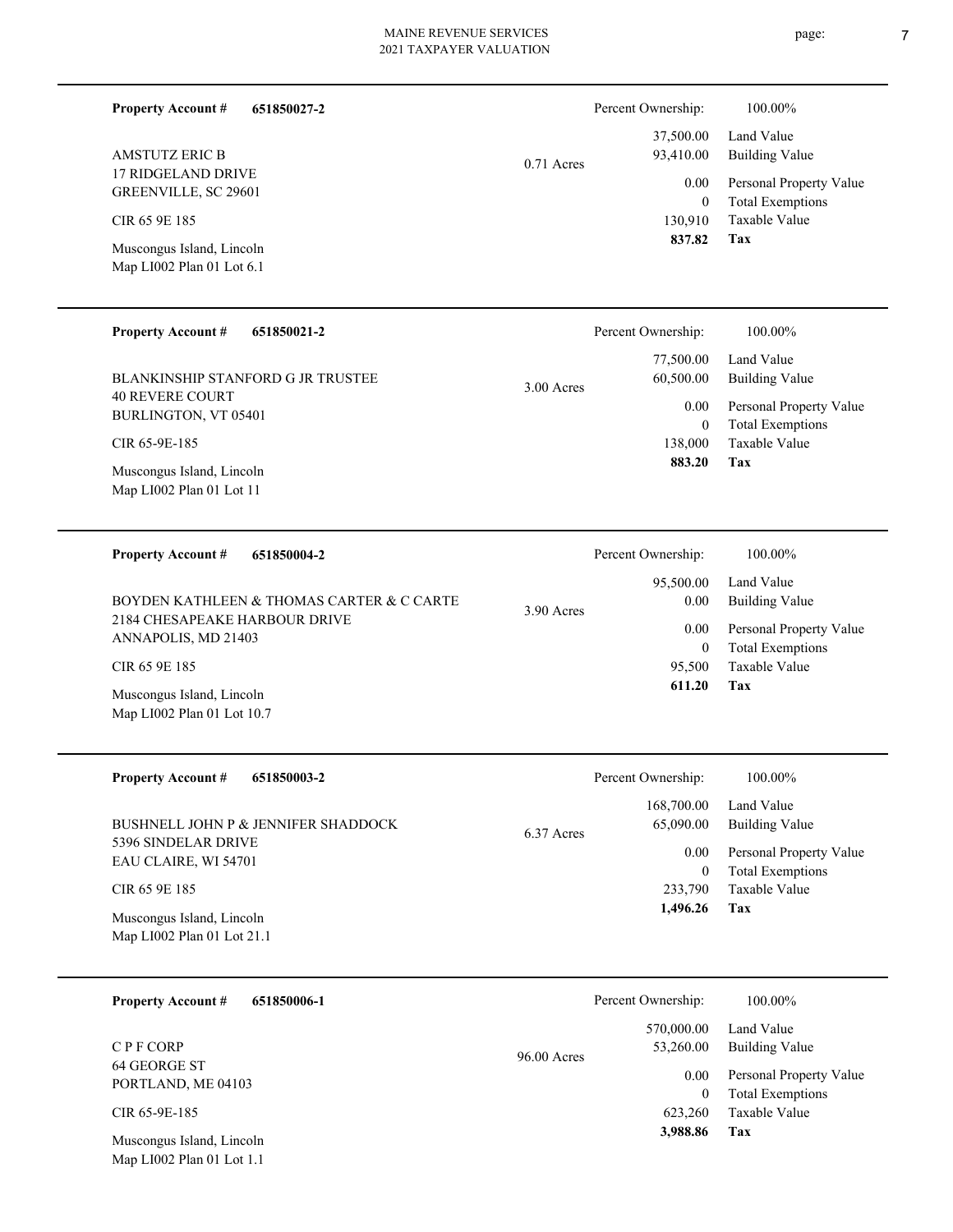| <b>Property Account #</b><br>651850015-2                                     | 100.00%<br>Percent Ownership:                                                 |                         |
|------------------------------------------------------------------------------|-------------------------------------------------------------------------------|-------------------------|
| CHANEY MICHAEL P & LAURA C                                                   | Land Value<br>233,800.00<br>77,690.00<br><b>Building Value</b><br>12.88 Acres |                         |
| 190 GOLDEN RIDGE ROAD<br>ALNA, ME 04535-3636                                 | 0.00                                                                          | Personal Property Value |
| CIR 65 9E 185                                                                | <b>Total Exemptions</b><br>$\boldsymbol{0}$<br>Taxable Value<br>311,490       |                         |
| Muscongus Island, Lincoln<br>Map LI002 Plan 01 Lot 10.1 10.4                 | 1,993.54<br>Tax                                                               |                         |
| <b>Property Account #</b><br>651850002-3                                     | 100.00%<br>Percent Ownership:                                                 |                         |
| CHRISTENSEN JEN BJERREGAARD & KATHERINE R                                    | Land Value<br>37,500.00<br>54,510.00<br><b>Building Value</b><br>1.00 Acres   |                         |
| OSTRUPGAARD GILLELEJEVEC 2B<br>GRAESTED, DK-3230 DENMARK                     | 0.00<br><b>Total Exemptions</b><br>$\boldsymbol{0}$                           | Personal Property Value |
| CIR 65 9E 185                                                                | <b>Taxable Value</b><br>92,010<br>Tax<br>588.86                               |                         |
| Muscongus Island, Lincoln<br>Map LI002 Plan 01 Lot 20                        |                                                                               |                         |
|                                                                              |                                                                               |                         |
| <b>Property Account #</b><br>651852002-1                                     | 100.00%<br>Percent Ownership:                                                 |                         |
| <b>CHURCH LOT</b>                                                            | Land Value<br>0.00<br><b>Building Value</b><br>111,260.00                     |                         |
|                                                                              | 0.00<br><b>Total Exemptions</b><br>111,260                                    | Personal Property Value |
| R EVERETT L                                                                  | Taxable Value<br>$\mathbf{0}$<br>0.00<br>Tax                                  |                         |
| Muscongus Island, Lincoln<br>Map LI002 Plan 01 Lot 27<br>Religious exemption |                                                                               |                         |
|                                                                              |                                                                               |                         |
| <b>Property Account #</b><br>651850009-1                                     | 100.00%<br>Percent Ownership:                                                 |                         |
| CLIFFORD-STODDARD JANE F & A CLIFFORD<br>PO BOX 117                          | Land Value<br>280,200.00<br>0.00<br><b>Building Value</b><br>17.52 Acres      |                         |
| ROUND POND, ME 04564                                                         | 0.00<br><b>Total Exemptions</b><br>$\boldsymbol{0}$                           | Personal Property Value |
| CIR 65-9E-185                                                                | Taxable Value<br>280,200<br>Tax<br>1,793.28                                   |                         |
| Muscongus Island, Lincoln<br>Map LI002 Plan 01 Lot 15 16.1                   |                                                                               |                         |
|                                                                              |                                                                               |                         |

| 651850031-4<br><b>Property Account #</b>              | Percent Ownership:        | 100.00%                 |
|-------------------------------------------------------|---------------------------|-------------------------|
|                                                       | 85,000.00                 | Land Value              |
| <b>FARMSWORTH FARM LLC</b>                            | 19,370.00<br>$1.50$ Acres | Building Value          |
| <b>500 BERKELEY AVENUE</b><br><b>ORANGE, NJ 07050</b> | 0.00                      | Personal Property Value |
|                                                       |                           | <b>Total Exemptions</b> |
| CIR 65-9E-185                                         | 104,370                   | Taxable Value           |
| Muscongus Island, Lincoln                             | 667.97                    | Tax                     |
| Map LI002 Plan 01 Lot 34 35                           |                           |                         |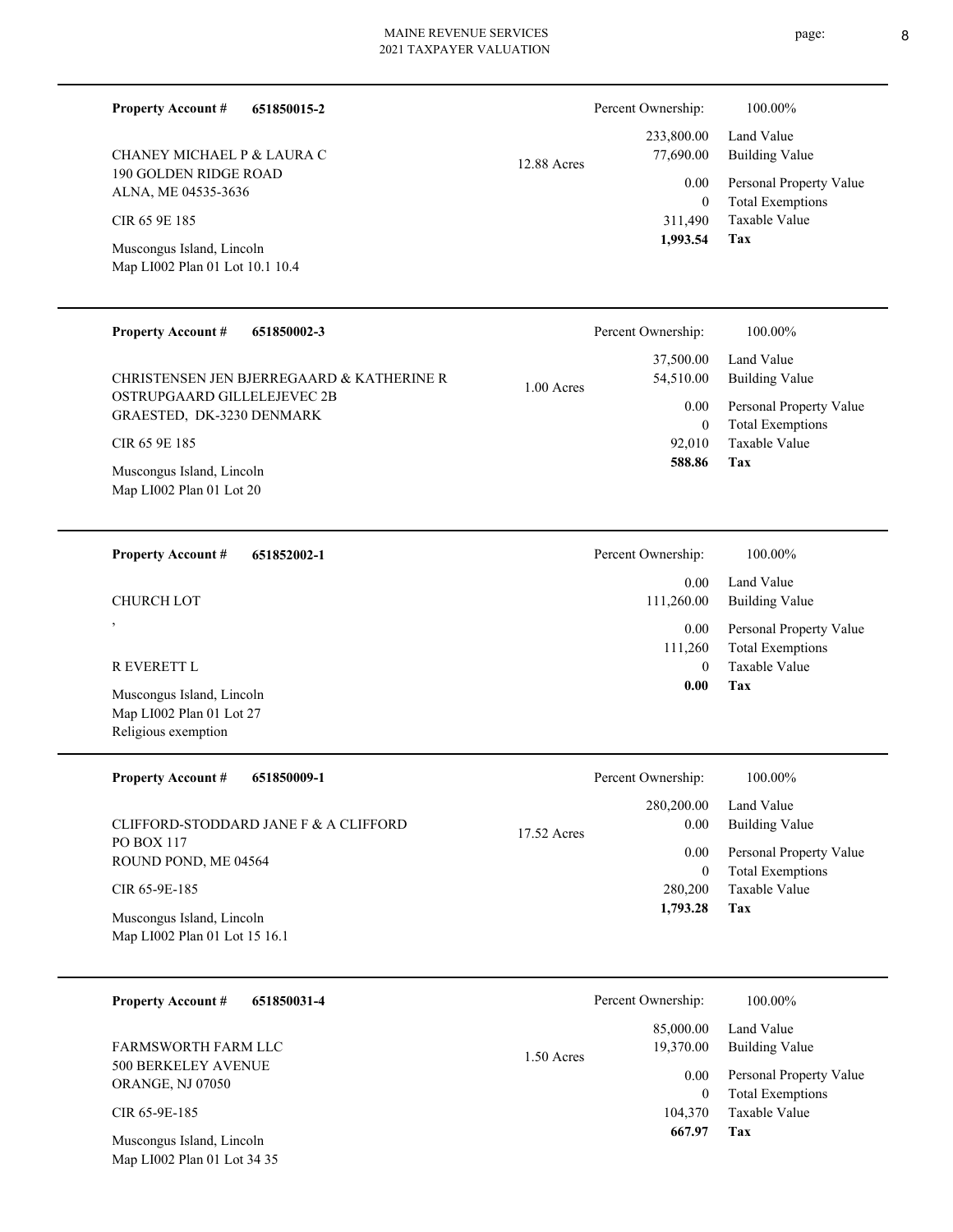0.10 Acres

**651850041-3 Property Account #**

61 MEREDITH CENTER RD MEREDITH, NH 03253 GOLDEN TIMOTHY

CIR 65 9E 185

Map LI002 Plan 01 Lot 10.6 Muscongus Island, Lincoln

#### **651850025-2 Property Account #**

608 EASTERN PARKWAY APT 1 BROOKLYN, NY 11225 GREEN KATHERINE E & FRANK D MANN

CIR 65 9E 185

Map LI002 Plan 01 Lot 23 Muscongus Island, Lincoln

**651850037-4 Property Account #**

GARRETT VANRYZIN &MARY CONWAY 4527 NW RED BAY CIRCLE JENSEN BEACH, FL 34957 CIR 65 9E 185 HAVENS DAVID & LANI J

Map LI002 Plan 01 Lot 17 Muscongus Island, Lincoln

**651850001-3 Property Account #**

38 KING PHILIP RD SUDBURY, MA 01776 HAWES, LINDA GRAY TRUSTEE

CIR 65-9E-185

Map LI002 Plan 01 Lot 4 Muscongus Island, Lincoln

| <b>Property Account #</b> | 651850044-2 |
|---------------------------|-------------|
|---------------------------|-------------|

38 KING PHILIP RD SUDBURY, MA 01776 HAWES, LINDA GRAY TRUSTEE

CIR 65 9E 185

Map LI002 Plan 01 Lot 2.2 Muscongus Island, Lincoln

| Percent Ownership: | 100.00%                                                             |
|--------------------|---------------------------------------------------------------------|
| 35,500.00<br>0.00  | Land Value<br>Building Value                                        |
| 0.00<br>0          | Personal Property Value<br><b>Total Exemptions</b><br>Taxable Value |
| 35,500<br>227.20   | Tax                                                                 |

|              | Percent Ownership: | 100.00%                 |
|--------------|--------------------|-------------------------|
|              |                    | 81,500.00 Land Value    |
| $3.20$ Acres | 0.00               | Building Value          |
|              | 0.00               | Personal Property Value |
|              | 0                  | <b>Total Exemptions</b> |
|              | 81,500             | Taxable Value           |
|              | 521.60             | Tax                     |

|             | Percent Ownership:               | 100.00%                                                                    |
|-------------|----------------------------------|----------------------------------------------------------------------------|
| 97.00 Acres | 572,500.00<br>86,080.00          | Land Value<br><b>Building Value</b>                                        |
|             | 0.00<br>0<br>658,580<br>4,214.91 | Personal Property Value<br><b>Total Exemptions</b><br>Taxable Value<br>Tax |

|            | Percent Ownership: | 100.00%                 |
|------------|--------------------|-------------------------|
|            | 132,900.00         | Land Value              |
| 6.54 Acres | 57,480.00          | Building Value          |
|            | 0.00               | Personal Property Value |
|            | 0                  | <b>Total Exemptions</b> |
|            | 190,380            | Taxable Value           |
|            | 1,218.43           | Tax                     |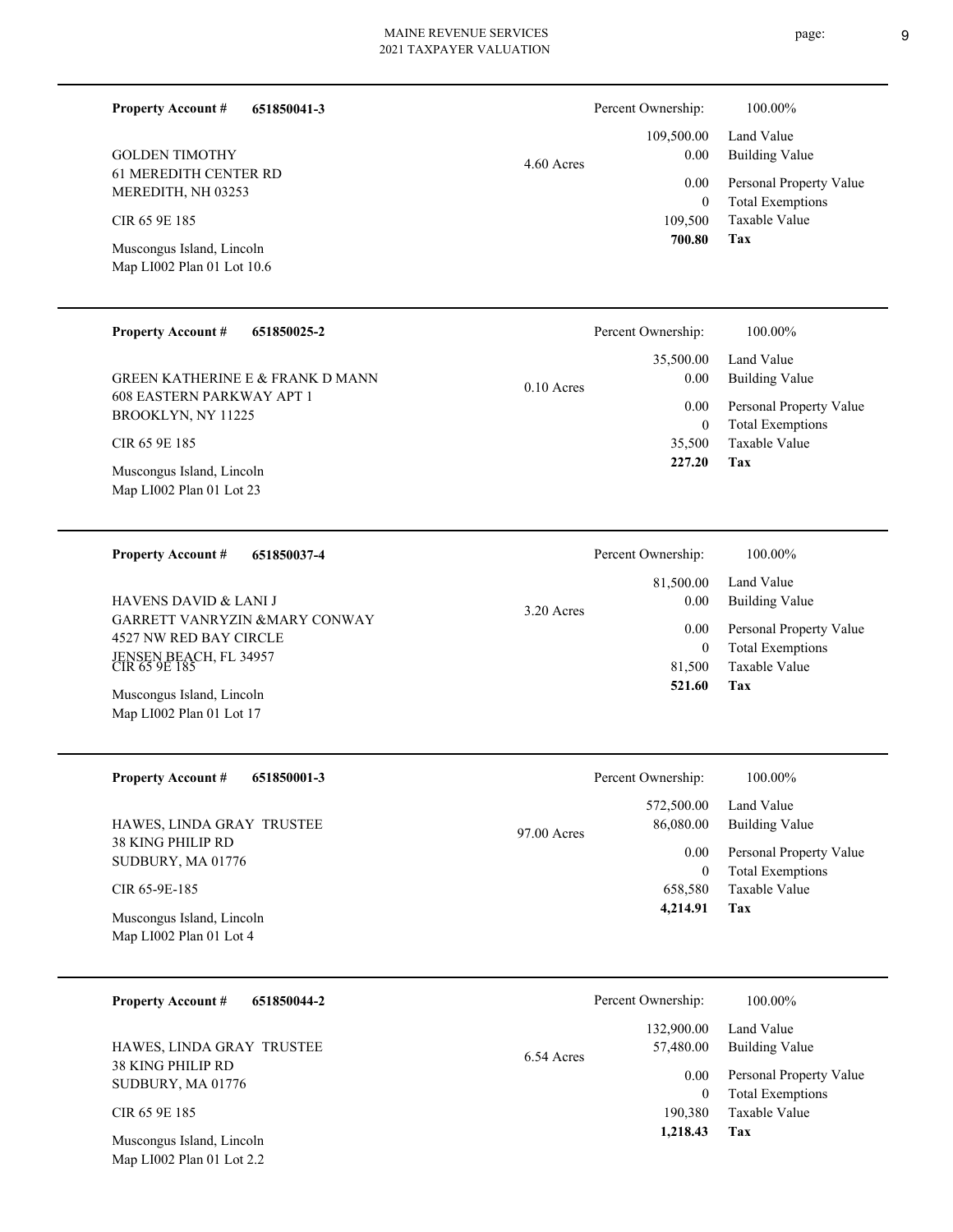| <b>Property Account #</b><br>651850008-1                   |              | Percent Ownership:         | 100.00%                                            |
|------------------------------------------------------------|--------------|----------------------------|----------------------------------------------------|
| HECKSCHER MORRISON H                                       | 2.56 Acres   | 68,700.00<br>0.00          | Land Value<br><b>Building Value</b>                |
| 176 W 87TH ST<br>NEW YORK, NY 10024                        |              | $0.00\,$<br>$\overline{0}$ | Personal Property Value<br><b>Total Exemptions</b> |
| CIR 65-9E-185                                              |              | 68,700<br>439.68           | Taxable Value<br>Tax                               |
| Muscongus Island, Lincoln<br>Map LI002 Plan 01 Lot 8       |              |                            |                                                    |
| <b>Property Account #</b><br>651850017-1                   |              | Percent Ownership:         | 100.00%                                            |
| HECKSCHER MORRISON H                                       | 8.98 Acres   | 157,300.00<br>75,270.00    | Land Value<br><b>Building Value</b>                |
| 176 W 87TH ST<br>NEW YORK, NY 10024                        |              | 0.00<br>$\overline{0}$     | Personal Property Value<br><b>Total Exemptions</b> |
| CIR 65 9E 185                                              |              | 232,570<br>1,488.45        | Taxable Value<br>Tax                               |
| Muscongus Island, Lincoln<br>Map LI002 Plan 01 Lot 7.3     |              |                            |                                                    |
| <b>Property Account #</b><br>651850018-1                   |              | Percent Ownership:         | 100.00%                                            |
| HECKSCHER MORRISON H                                       | $6.07$ Acres | 128,200.00<br>0.00         | Land Value<br><b>Building Value</b>                |
| 176 W 87TH ST<br>NEW YORK, NY 10024                        |              | 0.00<br>$\overline{0}$     | Personal Property Value<br><b>Total Exemptions</b> |
| CIR 65 9E 185                                              |              | 128,200<br>820.48          | Taxable Value<br>Tax                               |
| Muscongus Island, Lincoln<br>Map LI002 Plan 01 Lot 7.4     |              |                            |                                                    |
| <b>Property Account #</b><br>651850058-1                   |              | Percent Ownership:         | 100.00%                                            |
| HECKSCHER MORRISON H                                       | 2.02 Acres   | 71,550.00<br>0.00          | Land Value<br><b>Building Value</b>                |
| 176 W 87TH ST<br>NEW YORK, NY 10024                        |              | 0.00                       | Personal Property Value                            |
| CIR 65-9E-185                                              |              | $\overline{0}$<br>71,550   | <b>Total Exemptions</b><br>Taxable Value           |
| Muscongus Island, Lincoln<br>Map LI002 Plan 01 Lot 7.21    |              | 457.92                     | Tax                                                |
| <b>Property Account #</b><br>651850028-2                   |              | Percent Ownership:         | 100.00%                                            |
| JACKSON ELIZABETH T, L BREWSTER & JULIA GWYN               | 35.91 Acres  | 419,780.00<br>89,600.00    | Land Value<br><b>Building Value</b>                |
| <b>18 RIDGE FARMS ROAD</b><br>NORWALK, CT 06850            |              | 0.00<br>$\overline{0}$     | Personal Property Value<br><b>Total Exemptions</b> |
| CIR 65 9E 185                                              |              | 509,380                    | Taxable Value                                      |
| Muscongus Island, Lincoln<br>Map LI002 Plan 01 Lot 9.1 9.2 |              | 3,260.03                   | Tax                                                |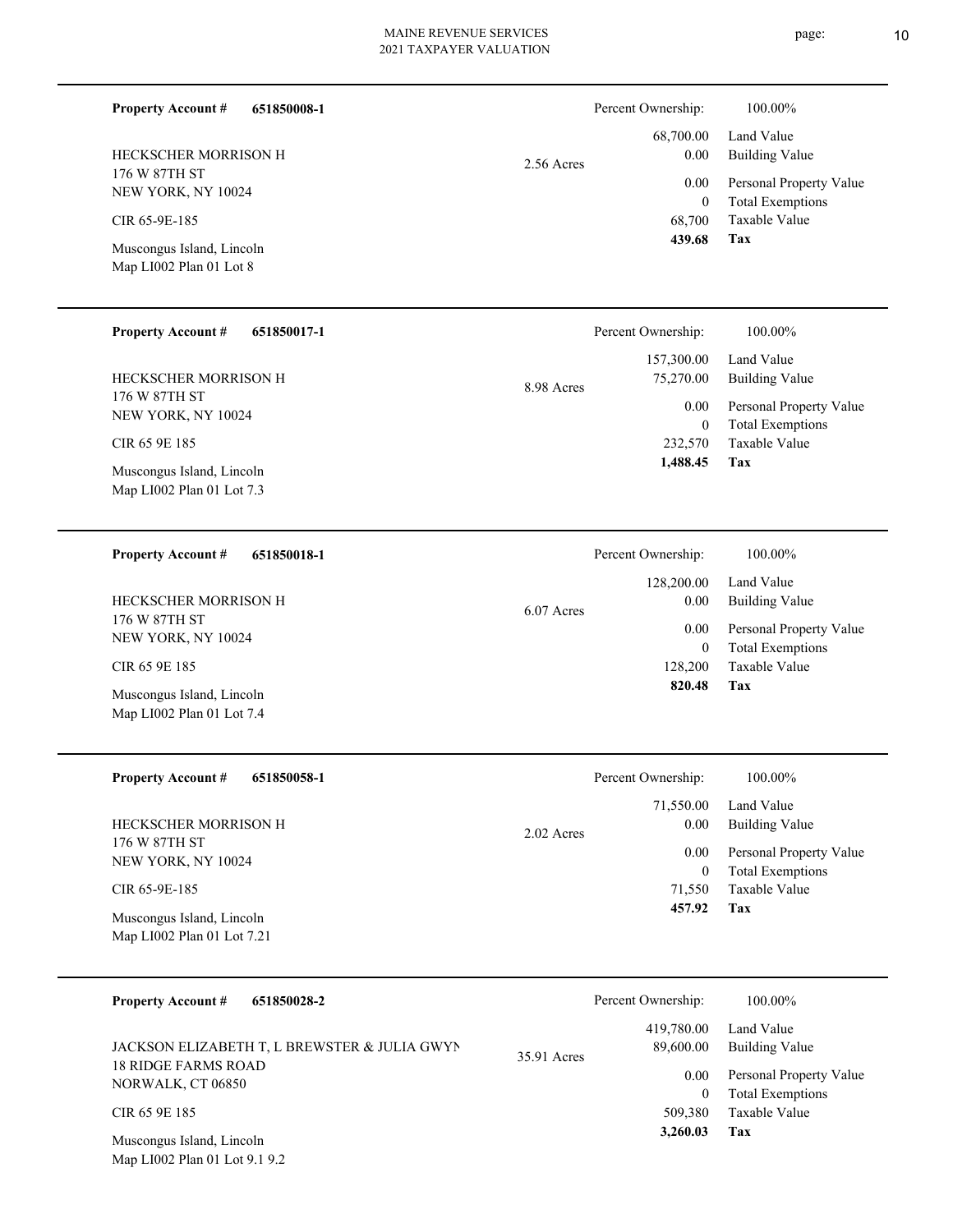**651850060-1 Property Account #**

176 FLAGGY MEADOW ROAD GORHAM, ME 04038-2595 JONES RANDOLPH G & LOIS M

Map LI002 Plan 01 Lot 5.2 Muscongus Island, Lincoln

#### **651850022-2 Property Account #**

PO BOX 169 NOBLEBORO, ME 04555 KENNEDY HENRY R & NANNEY B

CIR 65-9E-185

Map LI002 Plan 01 Lot 24 Muscongus Island, Lincoln

**651850042-5 Property Account #**

TERRY P KEATING & JOAN P BUSK 114 BRANCH ST UNIT 1 SCITUATE, MA 02066 CIR 65 9E 185 KOZLOWSKI LYNNE P, DANA G PRESCOTT,

Map LI002 Plan 01 Lot 10.3 13 Muscongus Island, Lincoln

**651850007-2 Property Account #**

6141 SE LANDING WAY #6 STUART, FL 34997 CIR 65-9E-185 KRAWIC EDMUND & JAONNE

Map LI002 Plan 01 Lot 3 Muscongus Island, Lincoln

31 MELS ROAD WESTBROOK, CT 06498 LANDSBERG KAREN MATCZAK

CIR 65 9E 185

Map LI002 Plan 01 Lot 18 Muscongus Island, Lincoln

|               |              | 236,500.00 Land Value   |
|---------------|--------------|-------------------------|
| $12.40$ Acres | 82,480.00    | <b>Building Value</b>   |
|               | 0.00         | Personal Property Value |
|               | $\theta$     | <b>Total Exemptions</b> |
|               |              | 318,980 Taxable Value   |
|               | 2,041.47 Tax |                         |
|               |              |                         |

Percent Ownership: 100.00%

|              | Percent Ownership: | 100.00%                 |
|--------------|--------------------|-------------------------|
|              |                    | 75,000.00 Land Value    |
| $0.25$ Acres | 45,260.00          | Building Value          |
|              | 0.00               | Personal Property Value |
|              | $\theta$           | <b>Total Exemptions</b> |
|              | 120,260            | Taxable Value           |
|              | 769.66             | Tax                     |

|            | Percent Ownership: | 100.00%                 |
|------------|--------------------|-------------------------|
|            | 108,100.00         | Land Value              |
| 4.53 Acres | 56,620.00          | Building Value          |
|            | 0.00               | Personal Property Value |
|            | 0                  | <b>Total Exemptions</b> |
|            | 164,720            | Taxable Value           |
|            | 1,054.21           | Tax                     |

|            | Percent Ownership: | 100.00%                 |
|------------|--------------------|-------------------------|
|            | 95,000.00          | Land Value              |
| 2.00 Acres | 26,500.00          | <b>Building Value</b>   |
|            | 0.00               | Personal Property Value |
|            | 0                  | <b>Total Exemptions</b> |
|            | 121,500            | Taxable Value           |
|            | 777.60             | Tax                     |
|            |                    |                         |

|              | Percent Ownership: | 25.00%                  |
|--------------|--------------------|-------------------------|
|              | 9,375.00           | Land Value              |
| $0.20$ Acres | 15,977.50          | Building Value          |
|              | 0.00               | Personal Property Value |
|              | $\theta$           | <b>Total Exemptions</b> |
|              | 25,353             | Taxable Value           |
|              | 162.26             | Tax                     |
|              |                    |                         |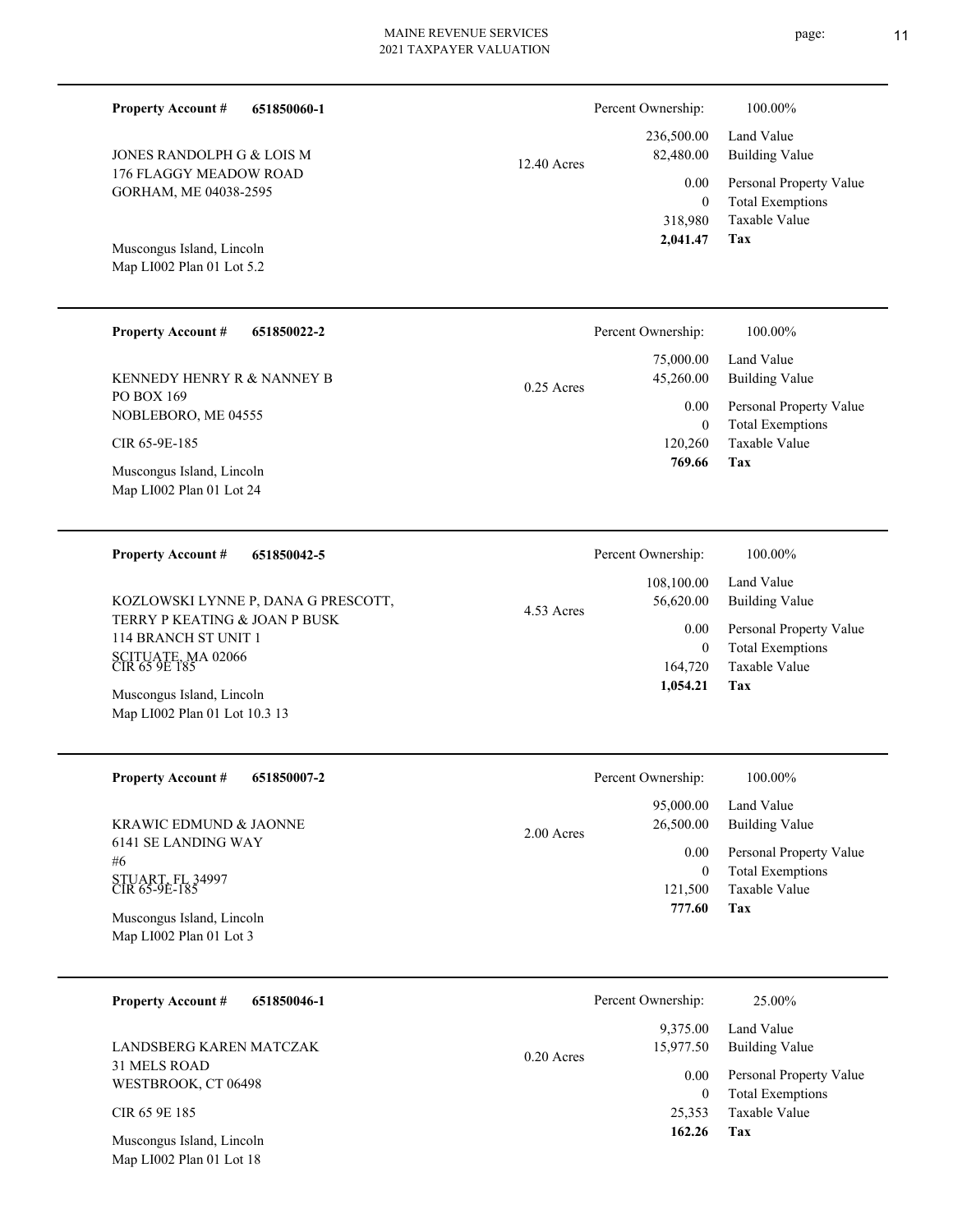**651850020-3**

1393 TROUT BROOK DRIVE WEST HARTFORD, CT 06117 LEE RICHARD & MARK

CIR 65 9E 185

**Property Account #**

Map LI002 Plan 01 Lot 22 Muscongus Island, Lincoln

#### **651850051-1 Property Account #**

PO BOX 67 NEW HARBOR, ME 04554 LIBBY MARK F

CIR 65 9E 185

Map LI002 Plan 01 Lot 21.2 Muscongus Island, Lincoln

#### **651850043-3 Property Account #**

1 NEWSOME PARK JAMAICA PLAIN, MA 02130 LITTLE HARBOR, LOUDVILLE LLC

CIR 65 9E 185

Map LI002 Plan 01 Lot 2.1 Muscongus Island, Lincoln

**651850022P-1 Property Account #**

170 MAYO ROAD PO BOX 601 WALDOBORO, ME 04572 LOOKOUT FARM LLC

Map LI002 Plan 01 Lot 27 Muscongus Island, Lincoln

| 651852006-1 |
|-------------|
|             |

170 MAYO ROAD PO BOX 601 WALDOBORO, ME 04572 LOOKOUT FARM LLC

Map LI002 Plan 01 Lot 27 Muscongus Island, Lincoln

|              | Percent Ownership: | 100.00%                 |
|--------------|--------------------|-------------------------|
|              | 37,500.00          | Land Value              |
| $1.00$ Acres | 65,510.00          | Building Value          |
|              | 0.00               | Personal Property Value |
|              | 0                  | <b>Total Exemptions</b> |
|              | 103,010            | Taxable Value           |
|              | 659.26             | Тях                     |

|              | Percent Ownership: | 100.00%                 |
|--------------|--------------------|-------------------------|
|              |                    | 35,500.00 Land Value    |
| $0.13$ Acres | 0.00               | <b>Building Value</b>   |
|              | 0.00               | Personal Property Value |
|              | $\theta$           | <b>Total Exemptions</b> |
|              | 35,500             | Taxable Value           |
|              | 227.20             | Tax                     |

|               | Percent Ownership: | 100.00%                 |
|---------------|--------------------|-------------------------|
|               | 435,000.00         | Land Value              |
| $42.00$ Acres | 169,420.00         | <b>Building Value</b>   |
|               | 0.00               | Personal Property Value |
|               | $\theta$           | <b>Total Exemptions</b> |
|               | 604,420            | Taxable Value           |
|               | 3,868.29           | Tax                     |
|               |                    |                         |

| Percent Ownership: | 100.00%                                                                       |
|--------------------|-------------------------------------------------------------------------------|
| $0.00 -$<br>0.00   | Land Value<br><b>Building Value</b>                                           |
| 0<br>42,500        | 42,500.00 Personal Property Value<br><b>Total Exemptions</b><br>Taxable Value |
| 272.00             | Tax                                                                           |

|             | Percent Ownership:               | 100.00%                                                                    |
|-------------|----------------------------------|----------------------------------------------------------------------------|
| 43.91 Acres | 447,280.00<br>273,880.00         | Land Value<br><b>Building Value</b>                                        |
|             | 0.00<br>0<br>721,160<br>4,615.42 | Personal Property Value<br><b>Total Exemptions</b><br>Taxable Value<br>Tax |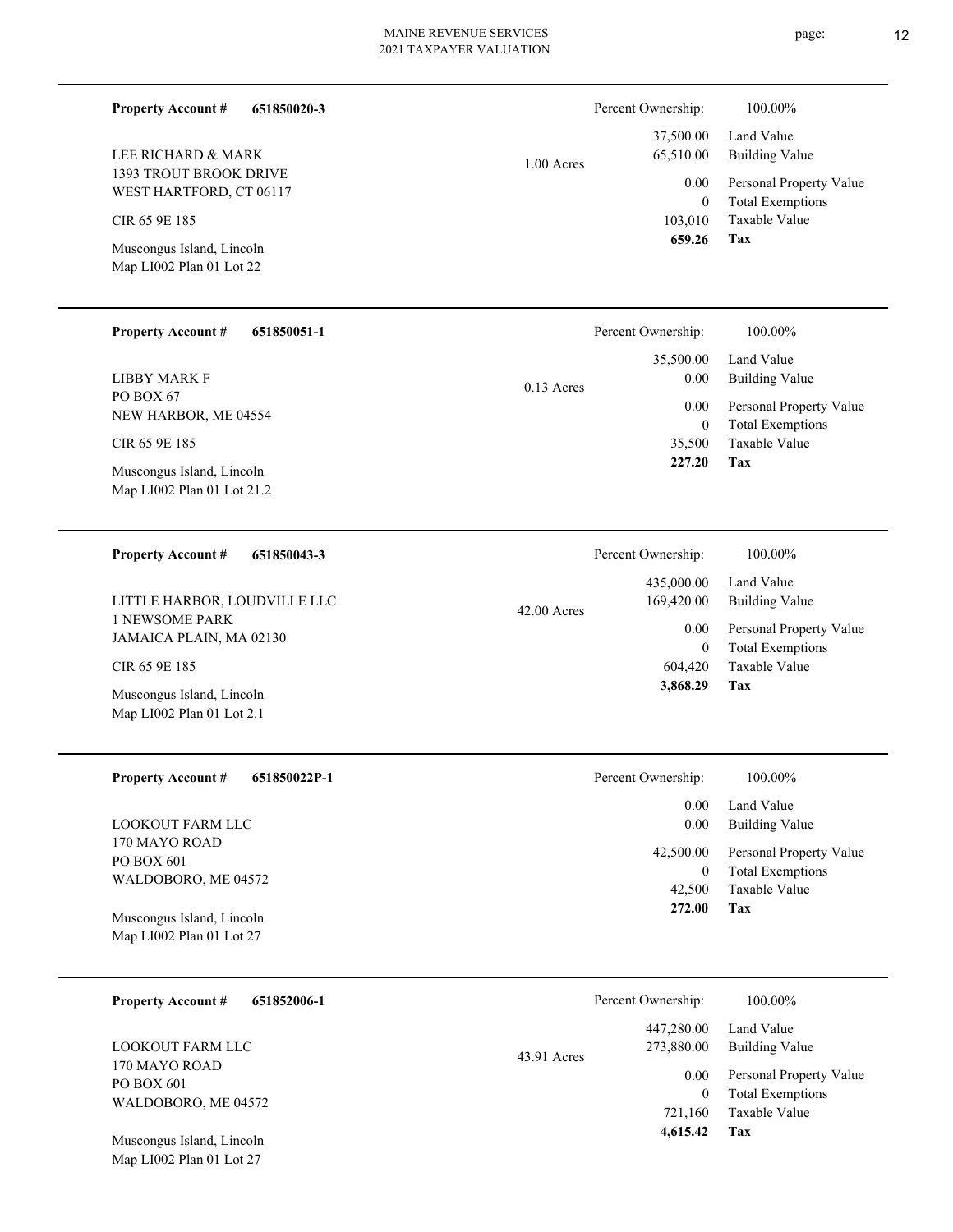| 651850035-2<br><b>Property Account #</b>                                                                                                                  |              | Percent Ownership:                         | 100.00%                                                                           |
|-----------------------------------------------------------------------------------------------------------------------------------------------------------|--------------|--------------------------------------------|-----------------------------------------------------------------------------------|
| LOUDS ISLAND ASSOCIATION                                                                                                                                  | 1.30 Acres   | 81,000.00<br>4,220.00                      | Land Value<br><b>Building Value</b>                                               |
| % ROBERT VOCELLI, TREASURER<br>77 BONNEY VIEW ROAD<br>WEST HARTFORD, CT 06107<br>CIR 65 9E 185<br>Muscongus Island, Lincoln<br>Map LI002 Plan 01 Lot 25.1 |              | 0.00<br>$\overline{0}$<br>85,220<br>545.41 | Personal Property Value<br><b>Total Exemptions</b><br>Taxable Value<br>Tax        |
|                                                                                                                                                           |              |                                            |                                                                                   |
| <b>Property Account #</b><br>651852004-1                                                                                                                  |              | Percent Ownership:                         | 100.00%                                                                           |
| LOUDS ISLAND ASSOCIATION                                                                                                                                  | 1.12 Acres   | 35,500.00<br>0.00                          | Land Value<br><b>Building Value</b>                                               |
| % ROBERT VOCELLI, TREASURER<br>77 BONNY VIEW ROAD<br>WEST HARTFORD, ST 06107<br>Muscongus Island, Lincoln                                                 |              | 0.00<br>35,500<br>$\theta$<br>0.00         | Personal Property Value<br><b>Total Exemptions</b><br><b>Taxable Value</b><br>Tax |
| Map LI002 Plan 01 Lot 10.41<br>Charitable Organization exempt                                                                                             |              |                                            |                                                                                   |
| <b>Property Account #</b><br>651852001-1                                                                                                                  |              | Percent Ownership:                         | 100.00%                                                                           |
| LOUDS ISLAND CEMETERY                                                                                                                                     | 8.00 Acres   | 147,500.00<br>870.00                       | Land Value<br><b>Building Value</b>                                               |
| ,                                                                                                                                                         |              | 0.00<br>148,370<br>$\theta$<br>0.00        | Personal Property Value<br><b>Total Exemptions</b><br><b>Taxable Value</b><br>Tax |
| Muscongus Island, Lincoln<br>Map LI002 Plan 01 Lot 37<br>Other Exempt property                                                                            |              |                                            |                                                                                   |
| <b>Property Account #</b><br>651850038-1                                                                                                                  |              | Percent Ownership:                         | 100.00%                                                                           |
| LOUDS ISLAND REALTY TRUST                                                                                                                                 | 106.30 Acres | 595,750.00<br>0.00                         | Land Value<br><b>Building Value</b>                                               |
| %WAYNE J TAYLOR<br><b>409 FAIRVIEW A</b><br>REHOBOTH, MA 02769<br>CIR 65 9E 185                                                                           |              | 0.00<br>$\boldsymbol{0}$<br>595,750        | Personal Property Value<br><b>Total Exemptions</b><br>Taxable Value               |
| Muscongus Island, Lincoln<br>Map LI002 Plan 01 Lot 31                                                                                                     |              | 3,812.80                                   | Tax                                                                               |
| <b>Property Account #</b><br>651850034-2                                                                                                                  |              | Percent Ownership:                         | 100.00%                                                                           |
| LUNDQUIST AMY H & ANDREW M                                                                                                                                | $0.25$ Acres | 37,500.00<br>40,700.00                     | Land Value<br><b>Building Value</b>                                               |
| & KRISTINE A & CHRISTOPHER E CRABTREE<br><b>16 SPRUCE RIDGE DRIVE</b><br>BRENTWOOD, NH 03833-6430<br>CIR 65 9E 185                                        |              | 0.00<br>$\mathbf{0}$<br>78,200             | Personal Property Value<br><b>Total Exemptions</b><br>Taxable Value               |

**Tax 500.48**

Map LI002 Plan 01 Lot 19 Muscongus Island, Lincoln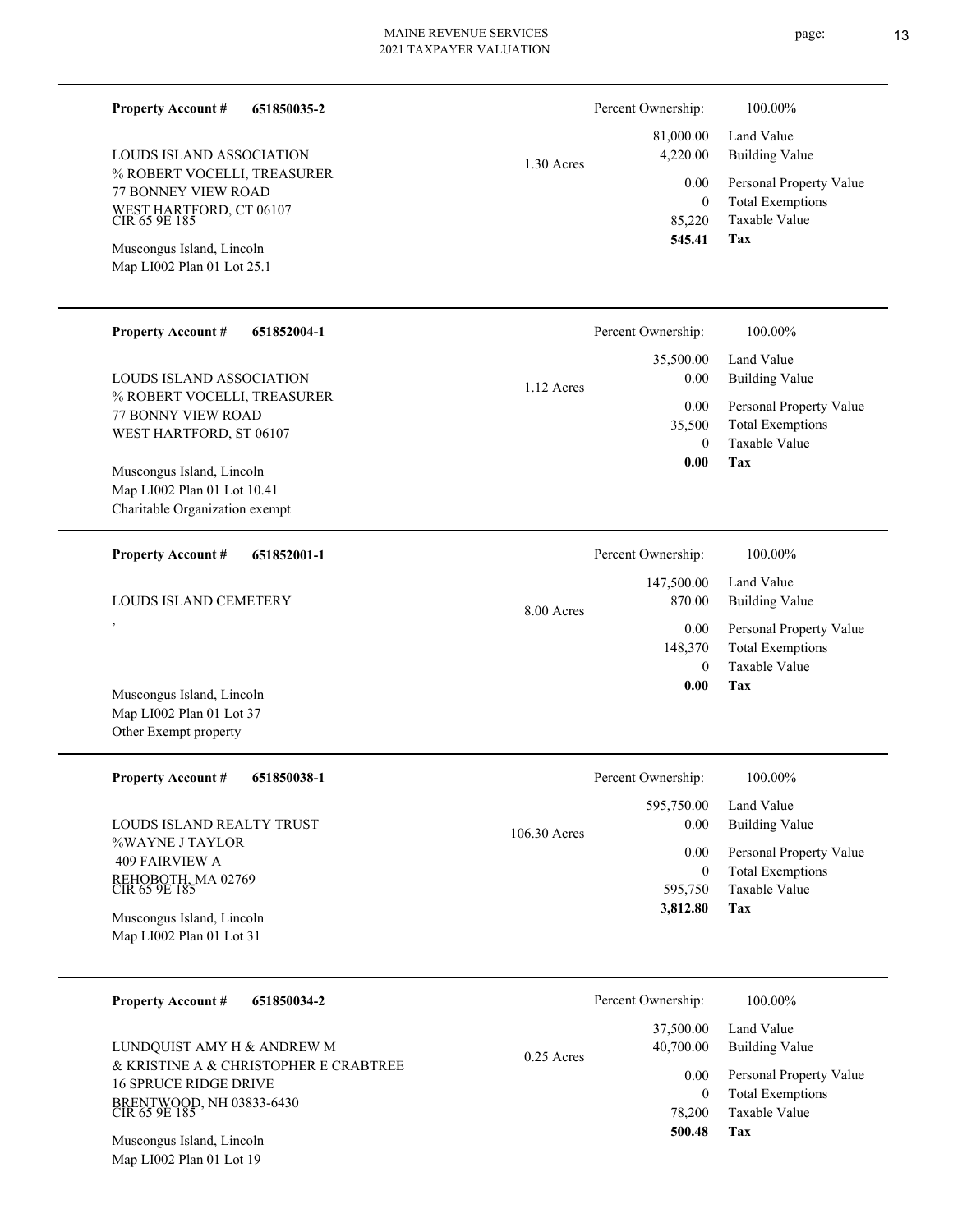| 651850019-1<br><b>Property Account #</b>                                                |              | Percent Ownership:       | 100.00%                                            |
|-----------------------------------------------------------------------------------------|--------------|--------------------------|----------------------------------------------------|
| <b>MACHENRY DAVID &amp; LINDA</b>                                                       | 1.00 Acres   | 75,000.00<br>38,820.00   | Land Value<br><b>Building Value</b>                |
| PO BOX 176<br>NEW HARTFORD, CT 06057                                                    |              | 0.00<br>$\overline{0}$   | Personal Property Value<br><b>Total Exemptions</b> |
| CIR 65 9E 185                                                                           |              | 113,820                  | Taxable Value                                      |
| Muscongus Island, Lincoln<br>Map LI002 Plan 01 Lot 36                                   |              | 728.45                   | Tax                                                |
| <b>Property Account #</b><br>651850016-2                                                |              | Percent Ownership:       | 100.00%                                            |
| <b>MAHONEY DANIEL F III</b>                                                             | 48.04 Acres  | 450,100.00<br>55,910.00  | Land Value<br><b>Building Value</b>                |
| 12 BEECH DRIVE<br>BRUNSWICK, ME 04011                                                   |              | 0.00<br>$\mathbf{0}$     | Personal Property Value<br><b>Total Exemptions</b> |
| CIR 65 9E 185                                                                           |              | 506,010<br>3,238.46      | Taxable Value<br>Tax                               |
| Muscongus Island, Lincoln<br>Map LI002 Plan 01 Lot 29 30                                |              |                          |                                                    |
| <b>Property Account #</b><br>651850023-1                                                |              | Percent Ownership:       | 100.00%                                            |
| MAINE COAST HERITAGE TRUST                                                              | 100.00 Acres | 580,000.00<br>0.00       | Land Value<br><b>Building Value</b>                |
| 1 BOWDOIN MILL ISLAND STE 201<br>TOPSHAM, ME 04086                                      |              | 0.00<br>580,000          | Personal Property Value<br><b>Total Exemptions</b> |
| CIR 65 9E 185                                                                           |              | $\mathbf{0}$<br>0.00     | <b>Taxable Value</b><br>Tax                        |
| Muscongus Island, Lincoln<br>Map LI002 Plan 01 Lot 33<br>Charitable Organization exempt |              |                          |                                                    |
| <b>Property Account #</b><br>651852008-1                                                |              | Percent Ownership:       | 100.00%                                            |
| MAINE FOREST SERVICE                                                                    |              | 0.00<br>8,470.00         | Land Value<br><b>Building Value</b>                |
| <b>22 SHS</b><br>AUGUSTA, ME 04333                                                      |              | 0.00<br>8,470            | Personal Property Value<br><b>Total Exemptions</b> |
| Muscongus Island, Lincoln                                                               |              | $\mathbf{0}$<br>0.00     | Taxable Value<br>Tax                               |
| Map LI002 Plan 01 Lot 10.41<br><b>Exempt Property</b>                                   |              |                          |                                                    |
| <b>Property Account #</b><br>651850057-1                                                |              | Percent Ownership:       | 100.00%                                            |
| <b>MANN CARTER</b>                                                                      | 2.32 Acres   | 63,900.00<br>0.00        | Land Value<br><b>Building Value</b>                |
| PO BOX 346<br>ROCKPORT, ME 04856-0346                                                   |              | $0.00\,$<br>$\mathbf{0}$ | Personal Property Value<br><b>Total Exemptions</b> |
| CIR 65 9E 185                                                                           |              | 63,900<br>408.96         | Taxable Value<br>Tax                               |

Map LI002 Plan 01 Lot 6 Muscongus Island, Lincoln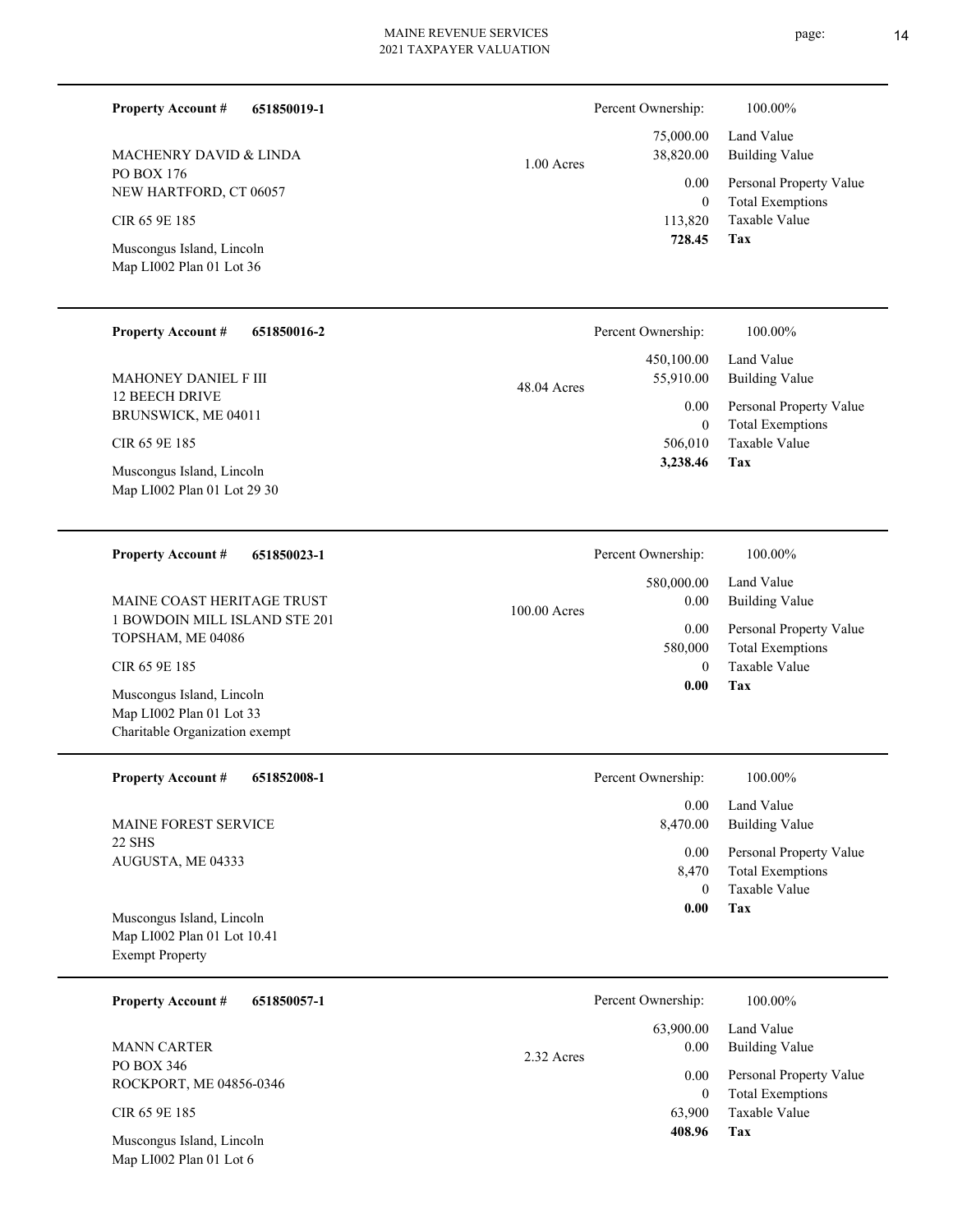| <b>Property Account #</b><br>651850014-4                           |             | Percent Ownership:                  | 100.00%                                                             |
|--------------------------------------------------------------------|-------------|-------------------------------------|---------------------------------------------------------------------|
| <b>MARSH HARBOR LLC</b>                                            | 3.50 Acres  | 125,000.00<br>8,560.00              | Land Value<br><b>Building Value</b>                                 |
| PO BOX 601<br>WALDOBORO, ME 04572                                  |             | 0.00<br>$\mathbf{0}$                | Personal Property Value<br><b>Total Exemptions</b>                  |
| CIR 65 9E 185                                                      |             | 133,560                             | Taxable Value                                                       |
| Muscongus Island, Lincoln<br>Map LI002 Plan 01 Lot 28.1            |             | 854.78                              | Tax                                                                 |
| <b>Property Account #</b><br>651852007-1                           |             | Percent Ownership:                  | 100.00%                                                             |
| MASURY DAVID H & ANNE M                                            | 9.00 Acres  | 195,000.00<br>38,770.00             | Land Value<br><b>Building Value</b>                                 |
| 1 FOYES LN<br>KITTERY POINT, ME 03905                              |             | 0.00<br>$\boldsymbol{0}$<br>233,770 | Personal Property Value<br><b>Total Exemptions</b><br>Taxable Value |
| Muscongus Island, Lincoln<br>Map LI002 Plan 01 Lot 5.1             |             | 1,496.13                            | Tax                                                                 |
|                                                                    |             |                                     | 100.00%                                                             |
| <b>Property Account #</b><br>651850029-2                           |             | Percent Ownership:<br>484,750.00    | Land Value                                                          |
| <b>MAXFIELD ANDREW REED TRUSTEE</b><br>MAXFIELD LOUDS ISLAND TRUST | 61.10 Acres | 99,550.00                           | <b>Building Value</b>                                               |
| 96 STARBIRD RD                                                     |             | 0.00<br>$\mathbf{0}$                | Personal Property Value<br><b>Total Exemptions</b>                  |
| PORTLAND, ME 04102-1750<br>CIR 65 9E 185                           |             | 584,300<br>3,739.52                 | Taxable Value<br>Tax                                                |
| Muscongus Island, Lincoln<br>Map LI002 Plan 01 Lot 5               |             |                                     |                                                                     |
| Property Account #<br>651850050-2                                  |             | Percent Ownership:                  | 100.00%                                                             |
| MONACO ALBERT JR & CHRISTINE ANDERSON                              | 7.00 Acres  | 175,000.00<br>57,270.00             | Land Value<br><b>Building Value</b>                                 |
| 1717 ALNA RD<br>ALNA, ME 04535                                     |             | 0.00                                | Personal Property Value                                             |
| CIR 65 9E 185                                                      |             | $\boldsymbol{0}$<br>232,270         | <b>Total Exemptions</b><br>Taxable Value                            |
| Muscongus Island, Lincoln<br>Map LI002 Plan 01 Lot 26              |             | 1,486.53                            | Tax                                                                 |

| <b>Property Account #</b><br>651850033-4 | Percent Ownership:                   | 100.00%                                            |
|------------------------------------------|--------------------------------------|----------------------------------------------------|
| MONACO CURT & DIANA                      | 93,080.00<br>40,240.00<br>3.83 Acres | Land Value<br>Building Value                       |
| 60 FOSTER RD<br>TEWKESBURY, MA 01876     | 0.00<br>$\Omega$                     | Personal Property Value<br><b>Total Exemptions</b> |
| CIR 65 9E 185                            | 133,320                              | Taxable Value                                      |
| Muscongus Island, Lincoln                | 853.25                               | Tax                                                |

Map LI002 Plan 01 Lot 10.12 10.14 10.5 12

L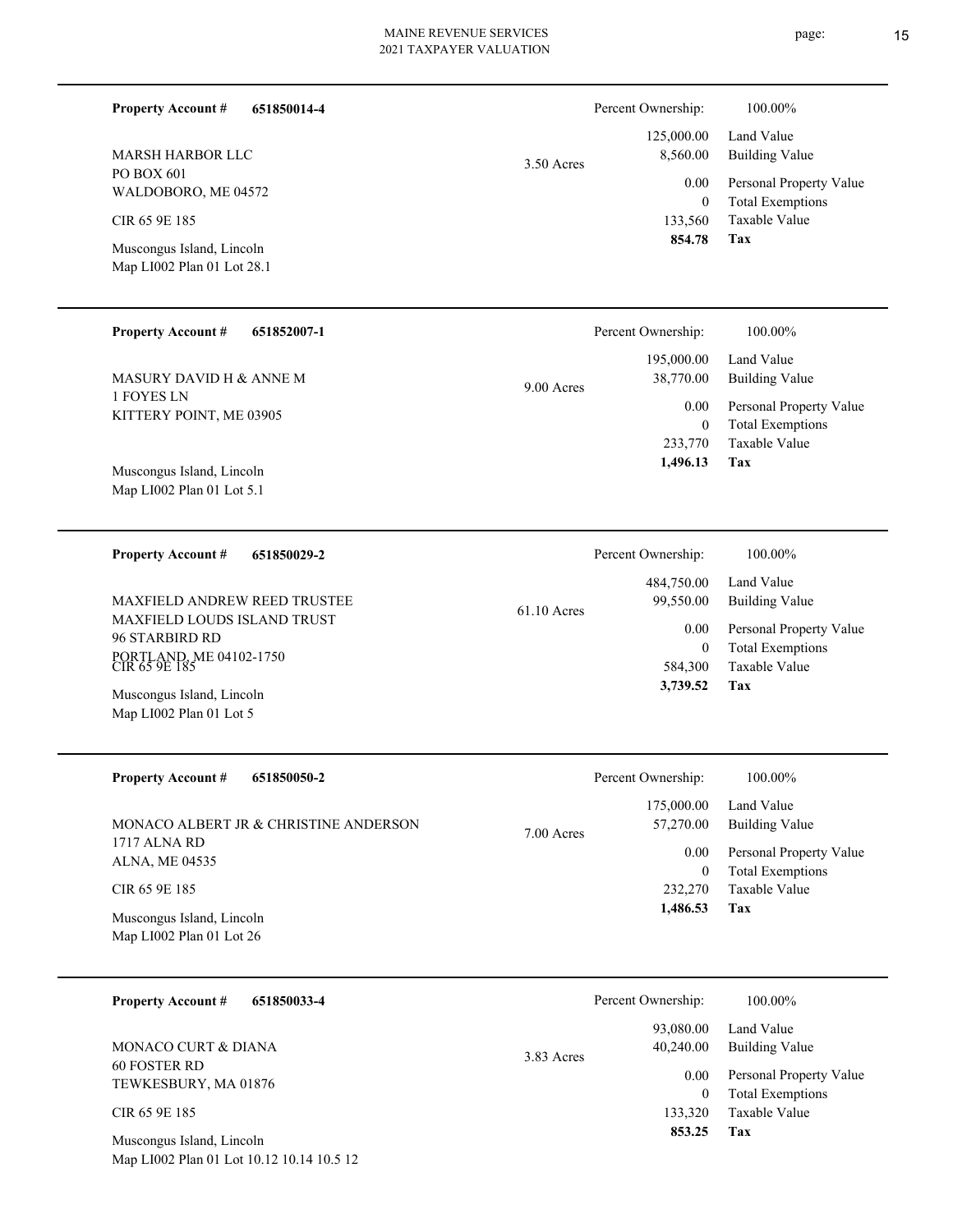**651850055-1 Property Account #**

% MARK WALLACE 1 NEWSOME PARK JAMAICA PLAIN, MA 02130 HEINRICH LAND CIR 65 95 185 PARNALL PETER

Map LI002 Plan 01 Lot 2.1 Muscongus Island, Lincoln

Map LI002 Plan 01 Lot 17.1

# 0.00 Percent Ownership:  $100.00\%$

| 141.70    | Tax                     |
|-----------|-------------------------|
| 22,140    | Taxable Value           |
| 0         | <b>Total Exemptions</b> |
| $0.00\,$  | Personal Property Value |
| 22,140.00 | Building Value          |
|           | 0.00 Land Value         |

| <b>Property Account #</b><br>651852005-1                 |            | Percent Ownership: | 100.00%                                            |
|----------------------------------------------------------|------------|--------------------|----------------------------------------------------|
|                                                          |            | 66,500.00          | Land Value                                         |
| PRESCOTT LLOYD W & EVELYN TRUSTEES                       | 5.00 Acres | 0.00               | Building Value                                     |
| 114 BRANCH ST UNIT 1<br><b>SCITUATE, MA 02066-2509</b>   |            | 0.00<br>$\theta$   | Personal Property Value<br><b>Total Exemptions</b> |
| <b>OPEN SPACE 5 AC</b>                                   |            | 66,500             | Taxable Value                                      |
| Muscongus Island, Lincoln<br>Map LI002 Plan 01 Lot 25.11 |            | 425.60             | Tax                                                |

| <b>Property Account #</b><br>651852009-1       | Percent Ownership:                     | 100.00%                                            |
|------------------------------------------------|----------------------------------------|----------------------------------------------------|
| PRESTON RICHARD M & MICHELLE P                 | 172,500.00<br>199,580.00<br>4.00 Acres | Land Value<br>Building Value                       |
| 318 HOPEWELL AMWELL ROAD<br>HOPEWELL, NJ 08525 | 0.00                                   | Personal Property Value<br><b>Total Exemptions</b> |
| CIR 65 9E 185                                  | 372,080                                | Taxable Value                                      |
| Muscongus Island, Lincoln                      | 2,381.31                               | Tax                                                |

| <b>Property Account #</b><br>651850012-2               | Percent Ownership:                | 100.00%                                            |
|--------------------------------------------------------|-----------------------------------|----------------------------------------------------|
| PRIOR MICHAEL                                          | 35,500.00<br>0.00<br>$0.35$ Acres | Land Value<br>Building Value                       |
| 407 HARRINGTON ROAD<br>PEMAQUID, ME 04558              | 0.00<br>0                         | Personal Property Value<br><b>Total Exemptions</b> |
| CIR 65 9E 185                                          | 35,500                            | Taxable Value                                      |
| Muscongus Island, Lincoln<br>Map LI002 Plan 01 Lot 2.3 | 227.20                            | Tax                                                |

| 651850059-3<br><b>Property Account #</b>                | Percent Ownership:                      | 100.00%                                            |
|---------------------------------------------------------|-----------------------------------------|----------------------------------------------------|
| RUST RONALD H & MARGARET T                              | 155,000.00<br>74,770.00<br>$5.00$ Acres | Land Value<br>Building Value                       |
| <b>14 GUYEN COURT ROAD</b><br>WILMINGTON, DE 19807      | 0.00<br>$\mathbf{0}$                    | Personal Property Value<br><b>Total Exemptions</b> |
| CIR 65 9E 185                                           | 229,770                                 | Taxable Value                                      |
| Muscongus Island, Lincoln<br>Map $LI002$ Plan 01 Lot 32 | 1,470.53                                | Tax                                                |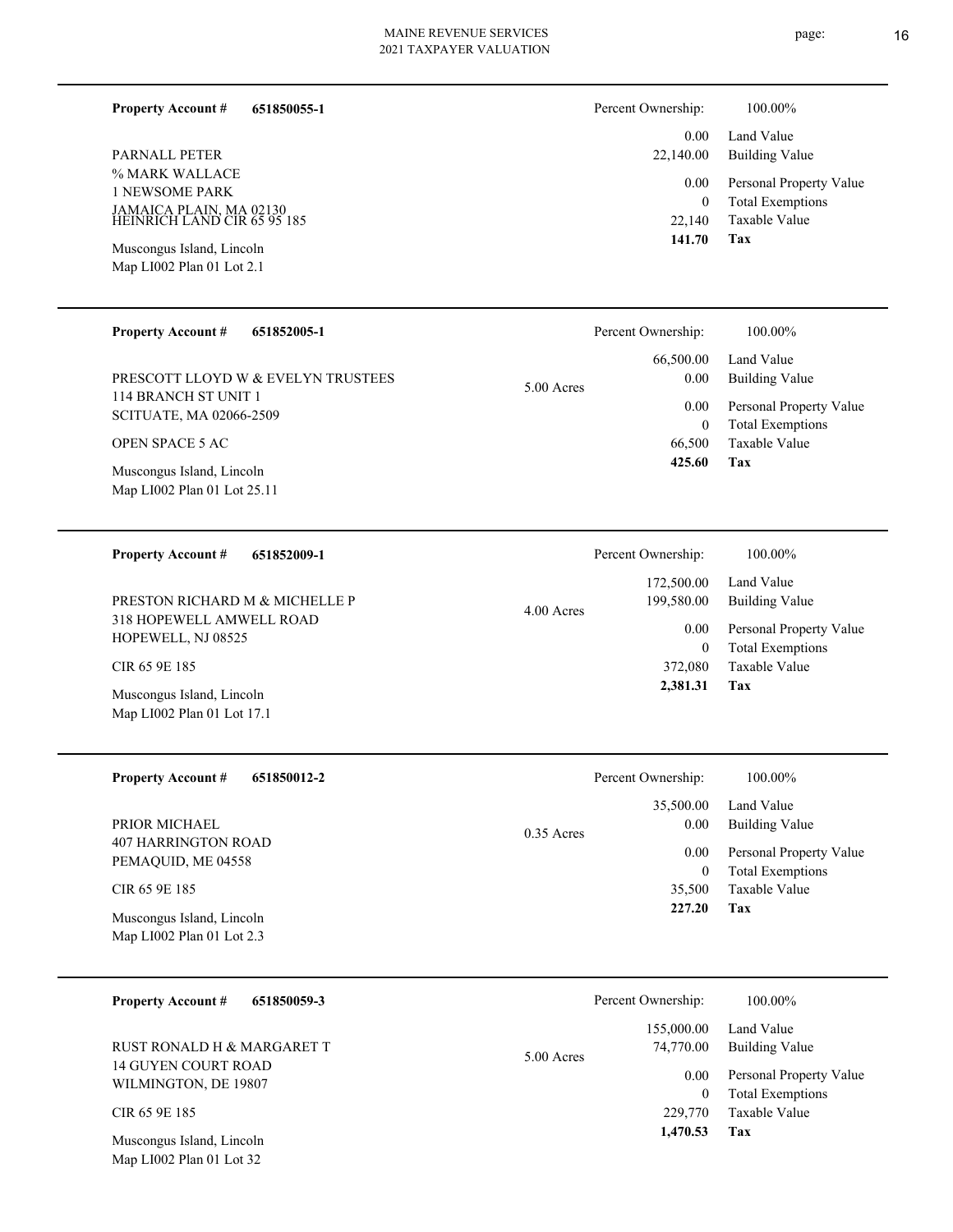| 651850011-4<br><b>Property Account #</b>                  |              | Percent Ownership:              | 100.00%                                                             |
|-----------------------------------------------------------|--------------|---------------------------------|---------------------------------------------------------------------|
| <b>SHORTILL THOMAS F</b><br>49 LEDGEWOOD DRIVE            | 6.38 Acres   | 124,400.00<br>0.00<br>0.00      | Land Value<br><b>Building Value</b><br>Personal Property Value      |
| FALMOUTH, ME 04105<br>CIR 65 9E 185                       |              | $\mathbf{0}$<br>124,400         | <b>Total Exemptions</b><br>Taxable Value                            |
| Muscongus Island, Lincoln<br>Map LI002 Plan 01 Lot 10.13  |              | 796.16                          | <b>Tax</b>                                                          |
| <b>Property Account #</b><br>651850032-1                  |              | Percent Ownership:              | 100.00%                                                             |
| SKIPP ANDREW K & JILL D STEVENSON                         | 0.92 Acres   | 37,500.00<br>71,850.00          | Land Value<br><b>Building Value</b>                                 |
| <b>772 BREAKNECK HILL RD</b><br>MIDDLEBURY, CT 06762-1411 |              | 0.00<br>$\boldsymbol{0}$        | Personal Property Value<br><b>Total Exemptions</b>                  |
| CIR 65 9E 185                                             |              | 109,350<br>699.84               | Taxable Value<br>Tax                                                |
| Muscongus Island, Lincoln<br>Map LI002 Plan 01 Lot 16.2   |              |                                 |                                                                     |
| <b>Property Account #</b><br>651852003-1                  |              | Percent Ownership:              | 100.00%                                                             |
| STEWART JOHN & MARCIA                                     |              | 235,000.00<br>38,960.00         | Land Value<br><b>Building Value</b>                                 |
| 29 MCFARLAND COVE RD<br>SOUTH BRISTOL, ME 04568           | 13.00 Acres  | 0.00<br>$\mathbf{0}$<br>273,960 | Personal Property Value<br><b>Total Exemptions</b><br>Taxable Value |
| Muscongus Island, Lincoln<br>Map LI002 Plan 01 Lot 5.3    |              | 1,753.34                        | Tax                                                                 |
| <b>Property Account #</b><br>651850005-1                  |              | Percent Ownership:              | 100.00%                                                             |
| TAMACCIO JANE                                             | $0.53$ Acres | 37,500.00<br>89,580.00          | Land Value<br><b>Building Value</b>                                 |
| 441 S MAIN ST APT 58<br>MANCHESTER, CT 06040-7041         |              | 0.00<br>$\boldsymbol{0}$        | Personal Property Value<br><b>Total Exemptions</b>                  |
| CIR 65 9E 185                                             |              | 127,080<br>813.31               | Taxable Value<br>Tax                                                |
| Muscongus Island, Lincoln<br>Map LI002 Plan 01 Lot 14     |              |                                 |                                                                     |

| 651850026-2<br><b>Property Account #</b>                   | Percent Ownership:                       | 100.00%                                            |
|------------------------------------------------------------|------------------------------------------|----------------------------------------------------|
| TRUE JONATHAN W                                            | 330,000.00<br>25,940.00<br>$22.50$ Acres | Land Value<br>Building Value                       |
| <b>7 RIVERVIEW CIRCLE</b><br>LITCHFIELD, NH 03052          | 0.00<br>$\Omega$                         | Personal Property Value<br><b>Total Exemptions</b> |
| CIR 65 9E 185                                              | 355,940                                  | Taxable Value                                      |
| Muscongus Island, Lincoln<br>Map LI002 Plan 01 Lot 7.1 7.2 | 2,278.02                                 | Tax                                                |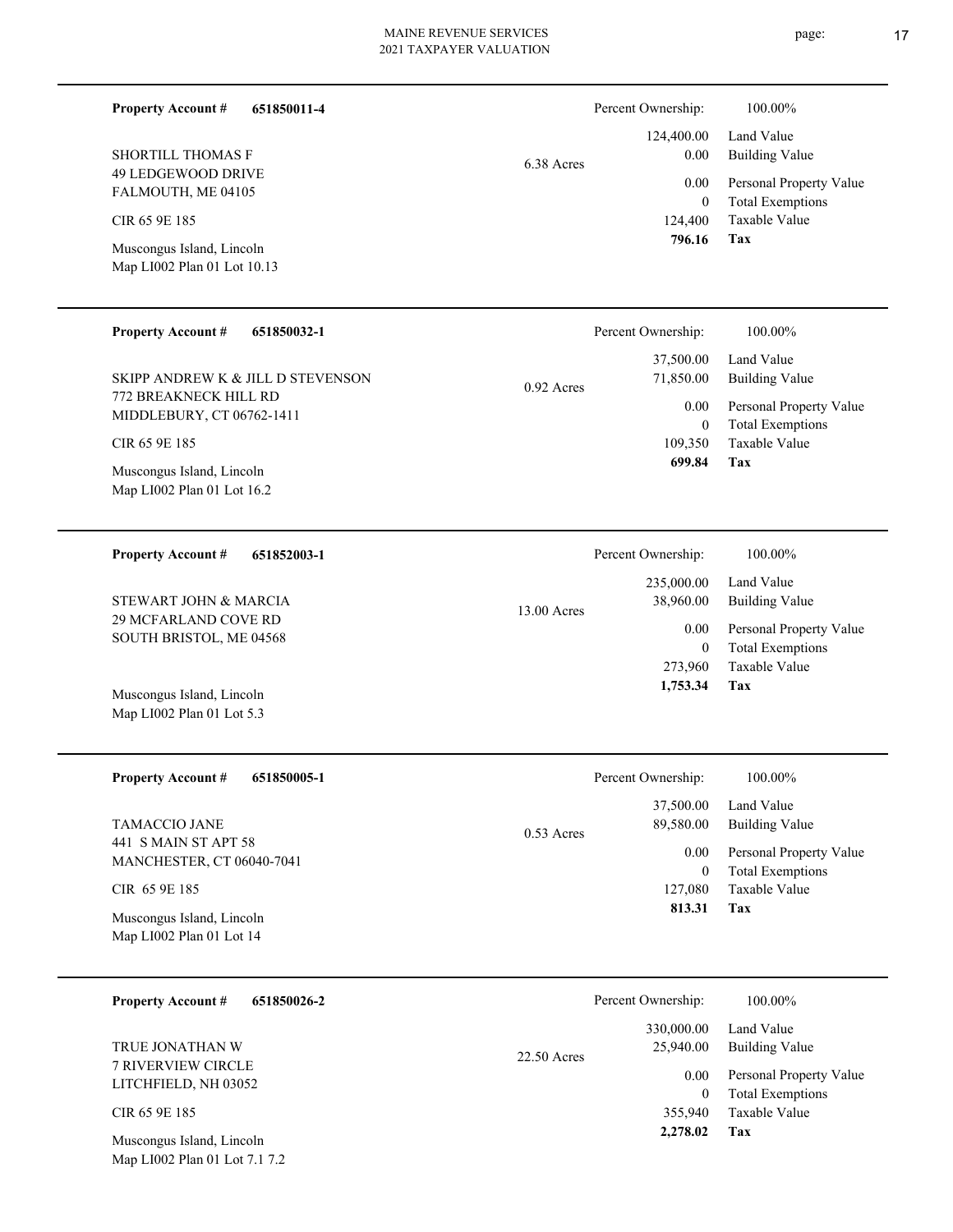| <b>Property Account #</b><br>651850045-2<br><b>TYLER JOHN L</b><br><b>310 EUDORA STREET</b><br><b>DENVER, C0 80220</b><br>CIR 65 9E 185<br>Muscongus Island, Lincoln<br>Map LI002 Plan 01 Lot 10.2 27.1 | Percent Ownership:<br>207,100.00<br>29,360.00<br>$10.21$ Acres<br>236,460<br>1,513.34 | 100.00%<br>Land Value<br><b>Building Value</b><br>0.00<br>Personal Property Value<br><b>Total Exemptions</b><br>$\mathbf{0}$<br>Taxable Value<br>Tax |
|---------------------------------------------------------------------------------------------------------------------------------------------------------------------------------------------------------|---------------------------------------------------------------------------------------|------------------------------------------------------------------------------------------------------------------------------------------------------|
| <b>Property Account #</b><br>651850046-2<br>VOCELLI ROBERT & VIRGINIA<br><b>77 BONNY VIEW RD</b><br>W HARTFORD, CT 06107<br>CIR 65 9E 185<br>Muscongus Island, Lincoln<br>Map LI002 Plan 01 Lot 18      | Percent Ownership:<br>28,125.00<br>47,932.50<br>$0.20$ Acres<br>76,058<br>486.77      | 75.00%<br>Land Value<br><b>Building Value</b><br>0.00<br>Personal Property Value<br><b>Total Exemptions</b><br>$\mathbf{0}$<br>Taxable Value<br>Tax  |

| 651850049-2<br><b>Property Account #</b>                | Percent Ownership:                | 100.00%                                            |
|---------------------------------------------------------|-----------------------------------|----------------------------------------------------|
| WESTCOTT MICHAEL N                                      | 95,000.00<br>0.00<br>$2.00$ Acres | Land Value<br><b>Building Value</b>                |
| <b>BOX 414</b><br>DAMARISCOTTA, ME 04543                | 0.00<br>0                         | Personal Property Value<br><b>Total Exemptions</b> |
| CIR 65 9E 185                                           | 95,000                            | Taxable Value                                      |
| Muscongus Island, Lincoln<br>Map LI002 Plan 01 Lot 25.2 | 608.00                            | Tax                                                |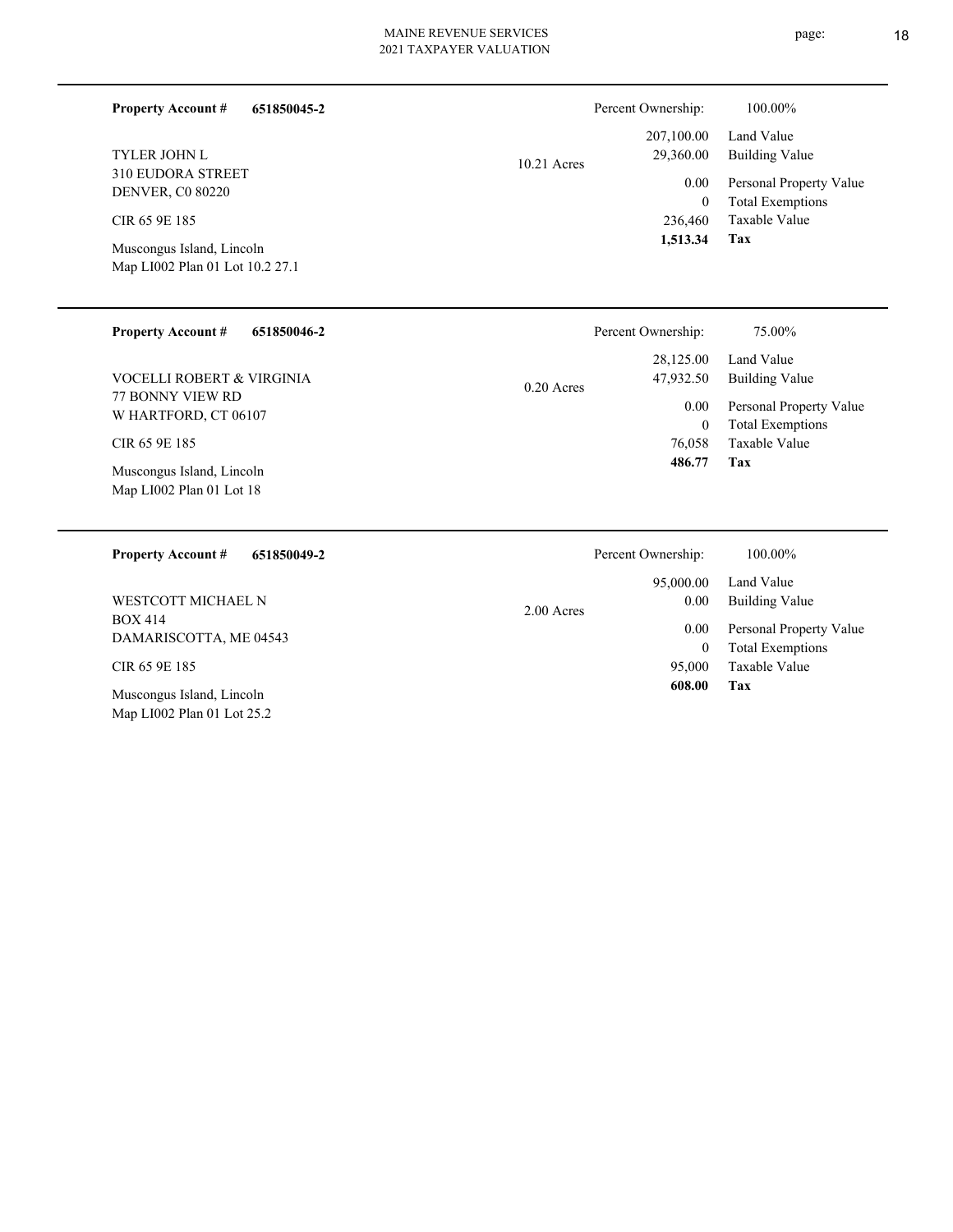**Totals for: Muscongus Island, Lincoln**

 **838.93 acres**

 **9,505,590.00 Land Value 2,572,660.00 Building Value 42,500.00 Personal Property Value 883,600.00 Total Exemptions 71,918 Tax Taxable Value 11,237,150.00**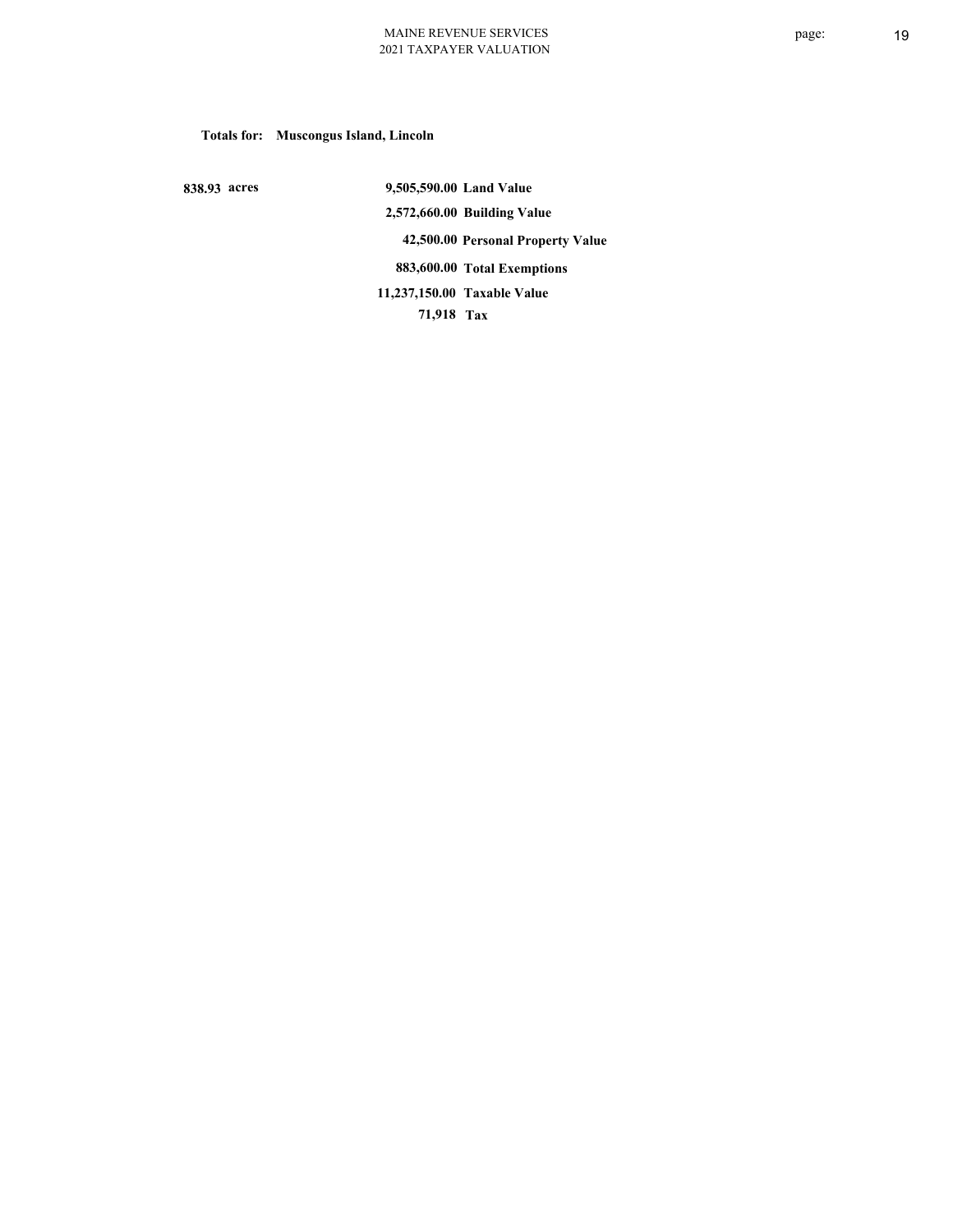| <b>Property Account #</b><br>651970001-1                     |              | Percent Ownership: | 100.00%                 |
|--------------------------------------------------------------|--------------|--------------------|-------------------------|
|                                                              |              | 18,750.00          | Land Value              |
| <b>SWETT ANN</b>                                             | $1.00$ Acres | 0.00               | Building Value          |
| % PHILIP SWETT<br>8232 WILLISTON ROAD                        |              | 0.00               | Personal Property Value |
|                                                              |              |                    | <b>Total Exemptions</b> |
| WILLISTON, VT 05495<br>CIR 65-9E-197 S & ADJ TO MUSCONGUS IS |              | 18.750             | Taxable Value           |
| $T_{1}$ $T_{1}$ $T_{1}$ $T_{2}$ $T_{1}$                      |              | 120.00             | Tax                     |

Map LI065 Plan 01 Lot 197 Bar Island, Lincoln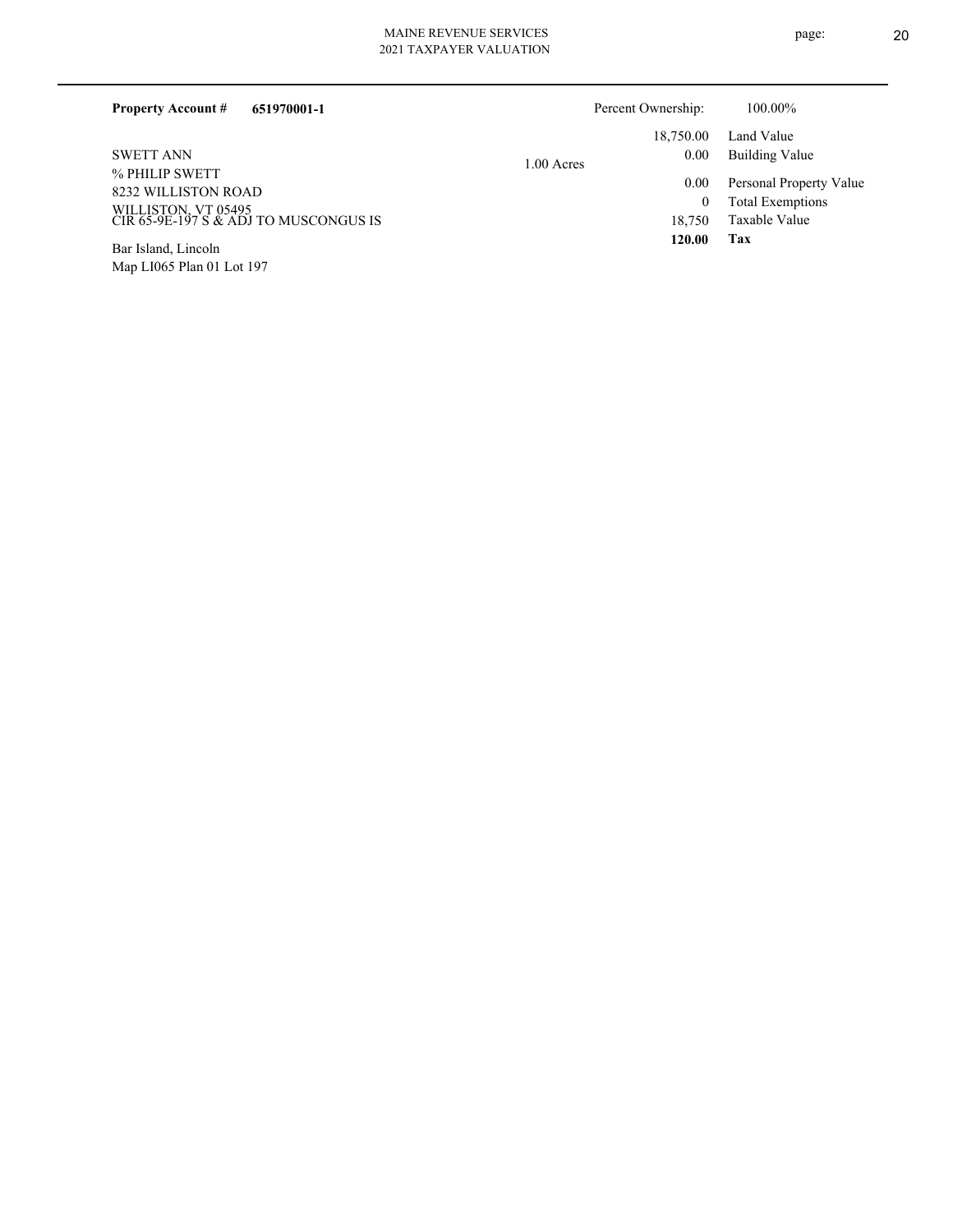#### **Totals for: Bar Island, Lincoln**

 **1.00 acres**

 **18,750.00 Land Value 0.00 Building Value 0.00 Personal Property Value 0.00 Total Exemptions Taxable Value 18,750.00**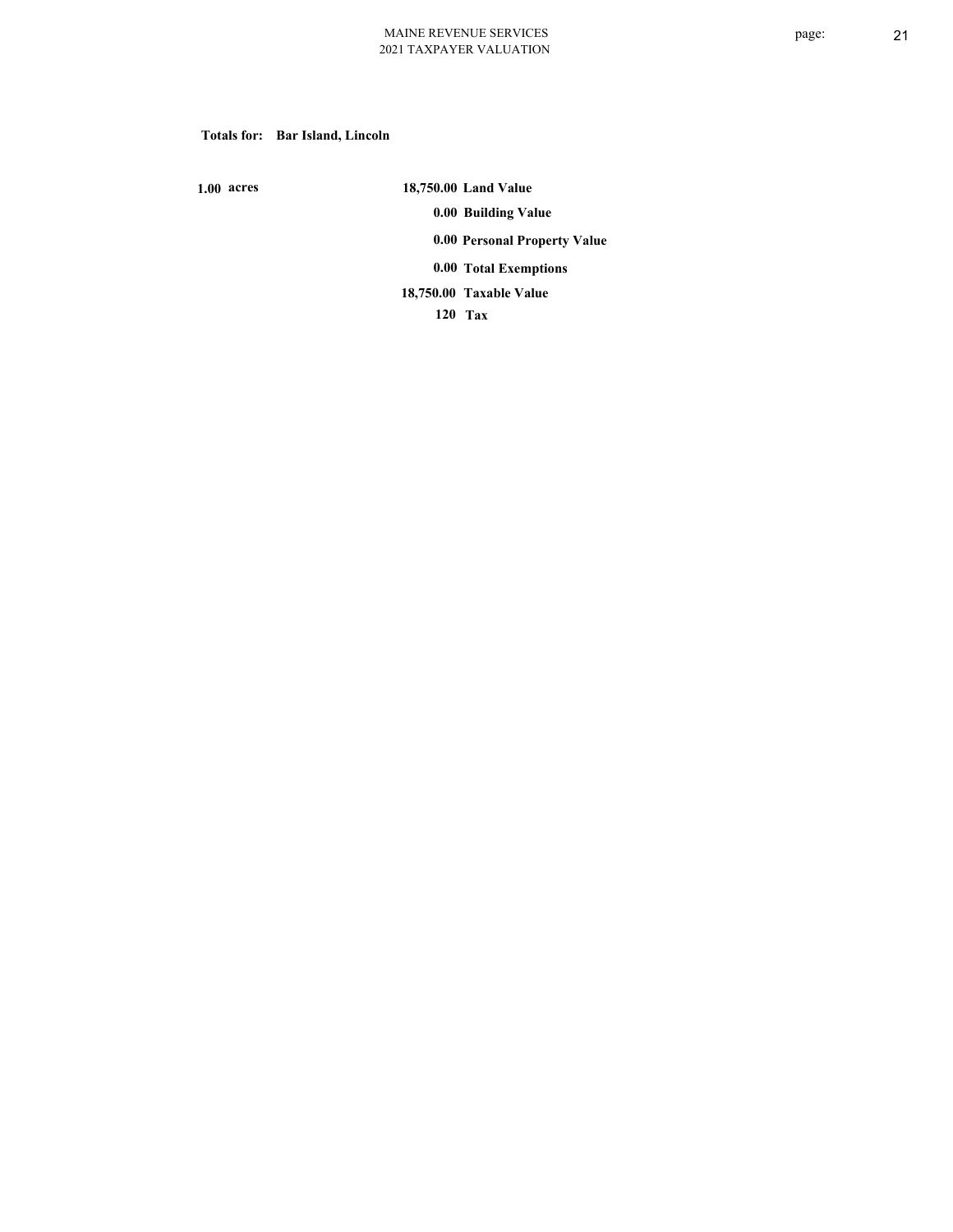| 652000001-1<br><b>Property Account #</b> | Percent Ownership: | 100.00%                 |
|------------------------------------------|--------------------|-------------------------|
|                                          | 42,030.00          | Land Value              |
| <b>COOLIDGE KATHERINE T</b>              | 0.00<br>6.00 Acres | <b>Building Value</b>   |
| 2345 CLERMONT ST                         | 0.00               | Personal Property Value |
| DENVER, CO 80207-3134                    | 0                  | <b>Total Exemptions</b> |
| CIR 65-9E-200                            | 42,030             | Taxable Value           |
| Haddock Island, Lincoln                  | 268.99             | Tax                     |
| Map LI065 Plan 01 Lot 200                |                    |                         |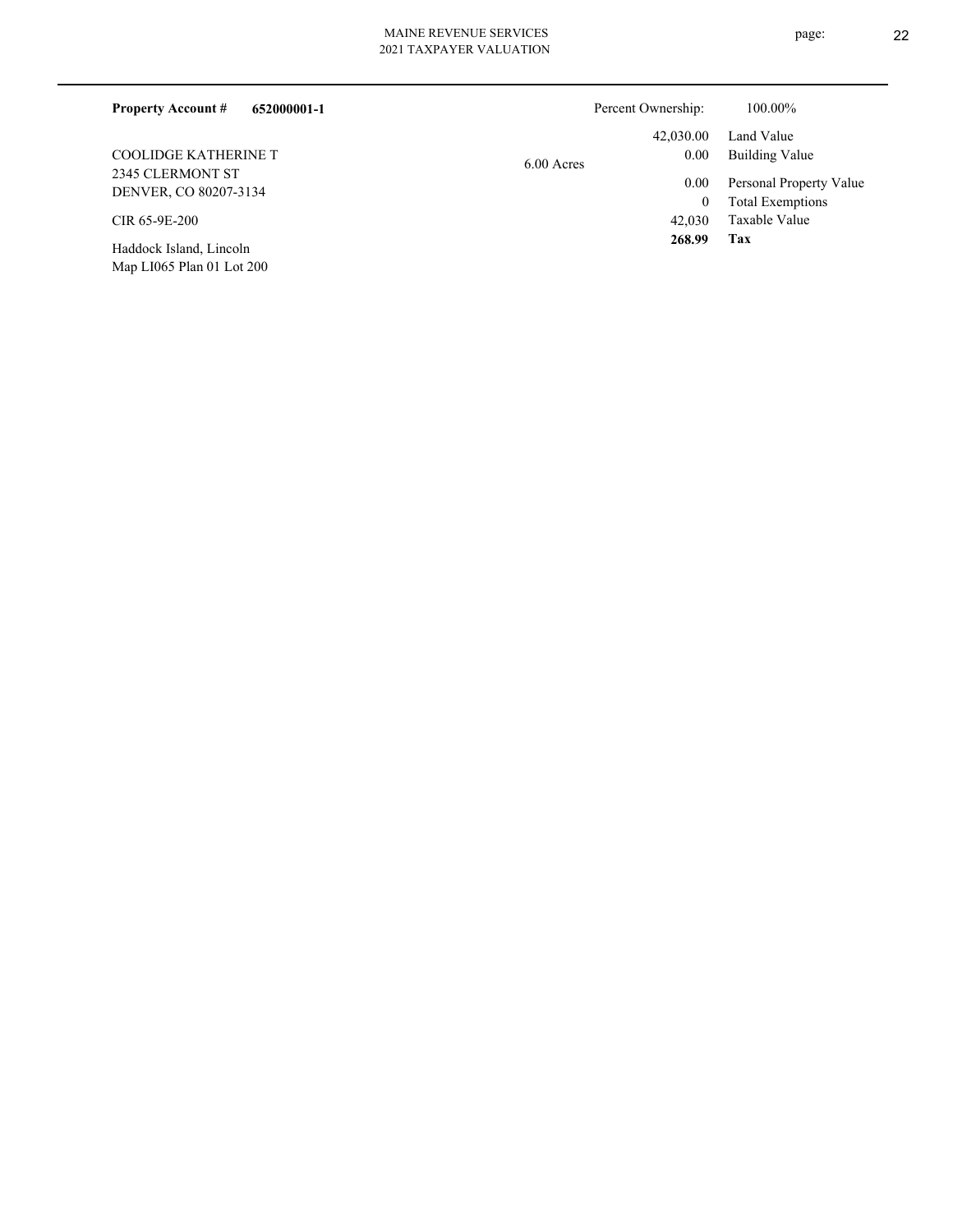#### **Totals for: Haddock Island, Lincoln**

 **6.00 acres**

 **42,030.00 Land Value 0.00 Building Value 0.00 Personal Property Value 0.00 Total Exemptions Taxable Value 42,030.00**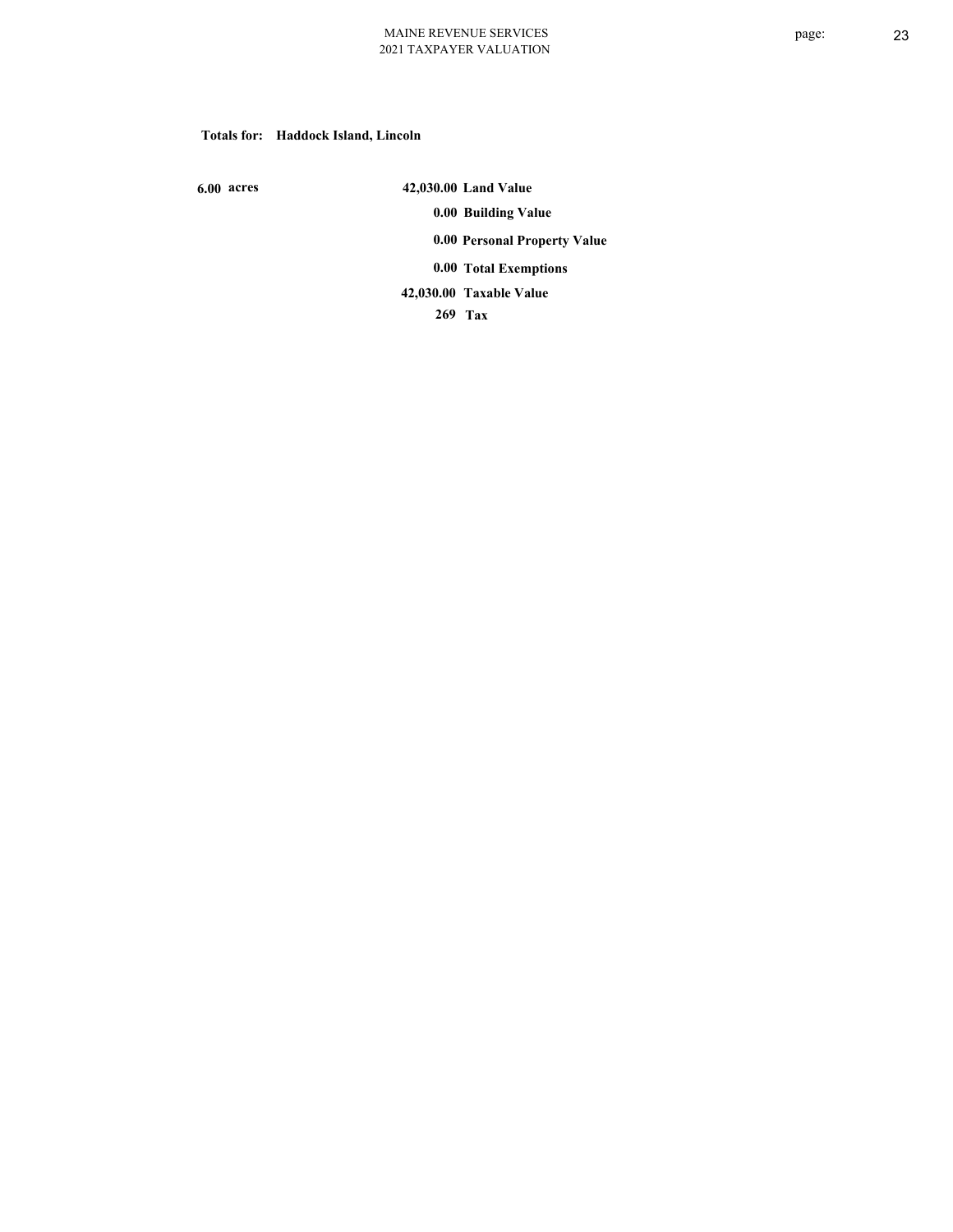# MAINE REVENUE SERVICES

| 2021 TAXPAYER VALUATION |  |
|-------------------------|--|
|                         |  |

| 650830001-2<br><b>Property Account #</b>           | Percent Ownership:     | 100.00%                 |
|----------------------------------------------------|------------------------|-------------------------|
|                                                    | 680,000.00             | Land Value              |
| <b>CHEWONKI FOUNDATION</b>                         | 0.00<br>$140.00$ Acres | Building Value          |
| 485 CHEWONKI NECK RD<br>WISCASSET, ME 04578        | 0.00                   | Personal Property Value |
|                                                    | 680,000                | <b>Total Exemptions</b> |
| CIR 65-9C 9E 9F 083                                | 0                      | Taxable Value           |
| Hungry Island, Lincoln<br>Map LI065 Plan 01 Lot 83 | 0.00                   | Tax                     |

Charitable Organization exempt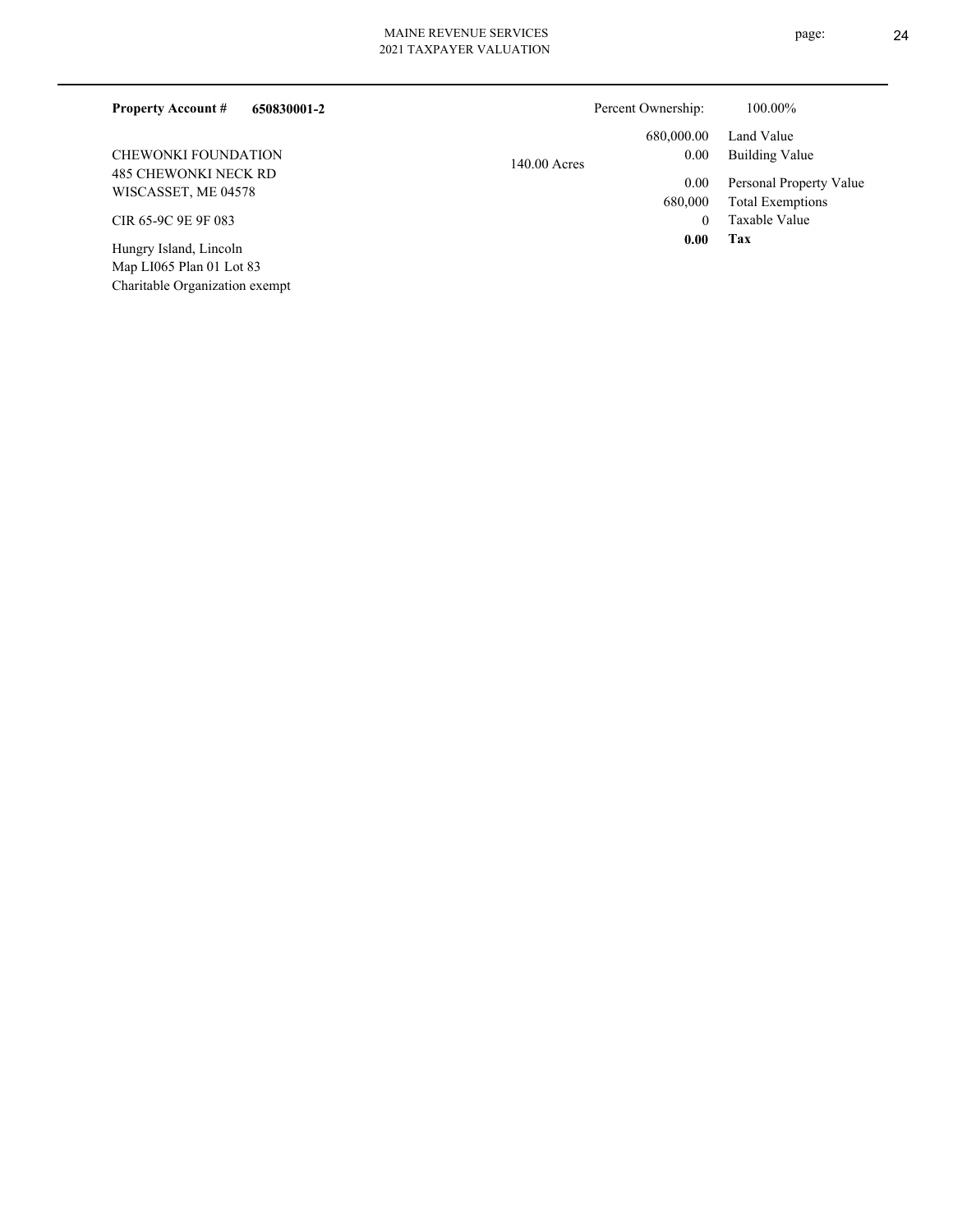# **Totals for: Hungry Island, Lincoln**

 **140.00 acres**

 **680,000.00 Land Value 0.00 Building Value 0.00 Personal Property Value 680,000.00 Total Exemptions**

**Taxable Value 0.00**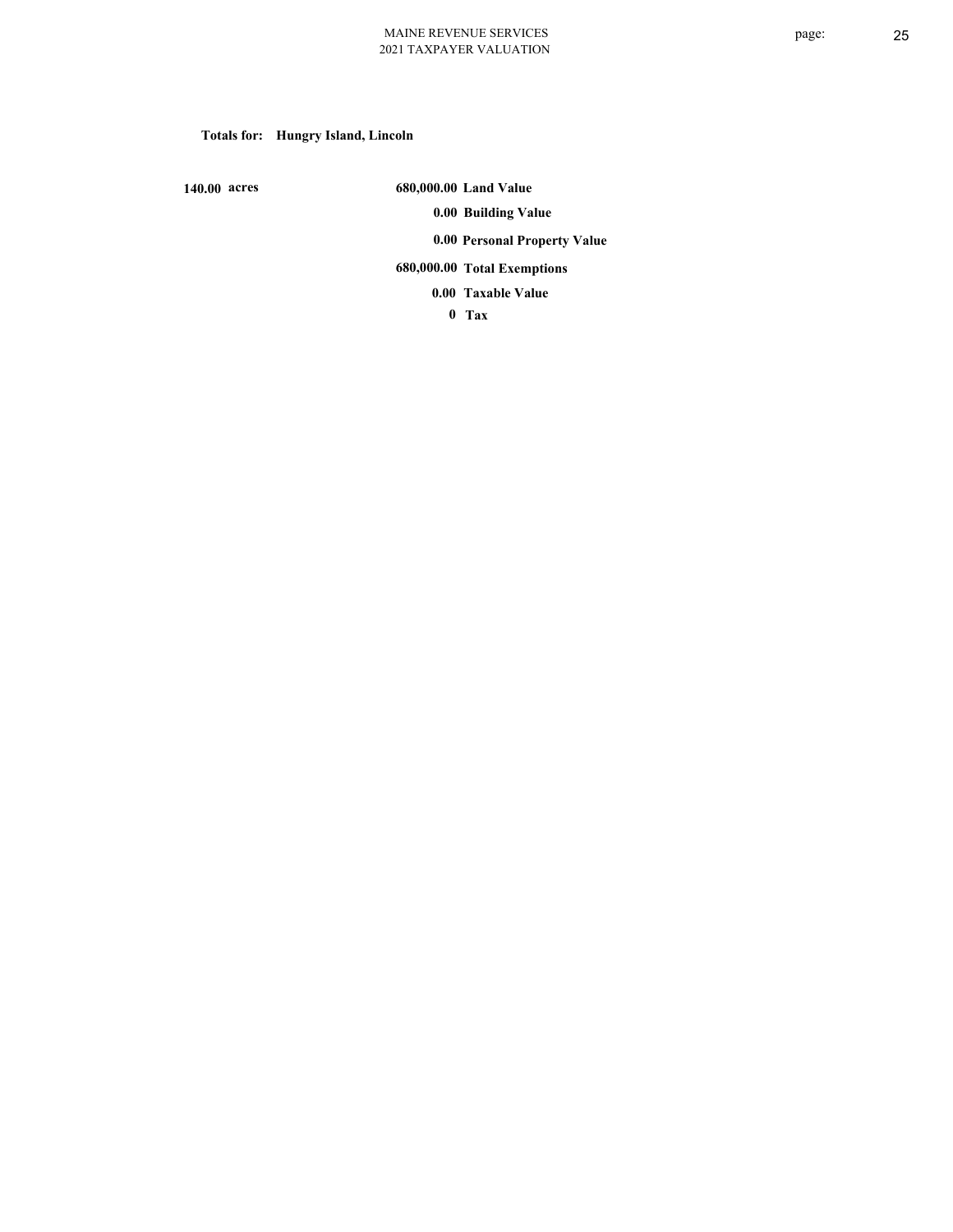| 651830001-4<br><b>Property Account #</b>    |            | Percent Ownership: | 100.00%                 |
|---------------------------------------------|------------|--------------------|-------------------------|
|                                             |            | 95,000.00          | Land Value              |
| MACKENZIE DOUGLAS, BRUCE, JEAN & ANTONINA S | 2.00 Acres | 47,720.00          | Building Value          |
| PO BOX 162<br>BREMEN, ME 04551              |            | $0.00\,$           | Personal Property Value |
|                                             |            | $\bf{0}$           | <b>Total Exemptions</b> |
| CIR 65-9E-183 E & ADJ TO MUSCONGUS IS       |            | 142,720            | Taxable Value           |
| Indian Island, Lincoln                      |            | 913.41             | Tax                     |
| Map LI065 Plan 01 Lot 183                   |            |                    |                         |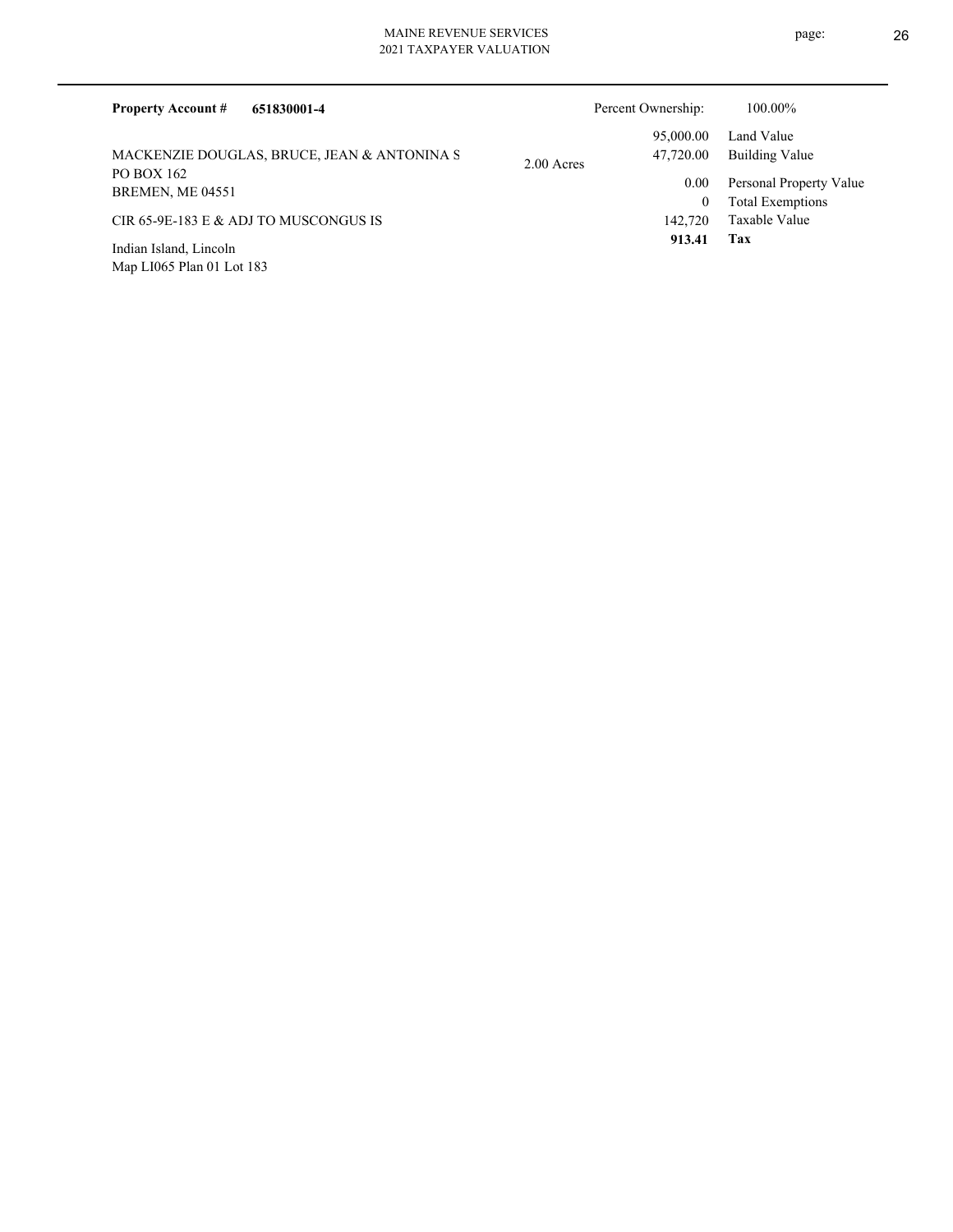#### **Totals for: Indian Island, Lincoln**

 **2.00 acres**

 **95,000.00 Land Value 47,720.00 Building Value 0.00 Personal Property Value 0.00 Total Exemptions Taxable Value 142,720.00**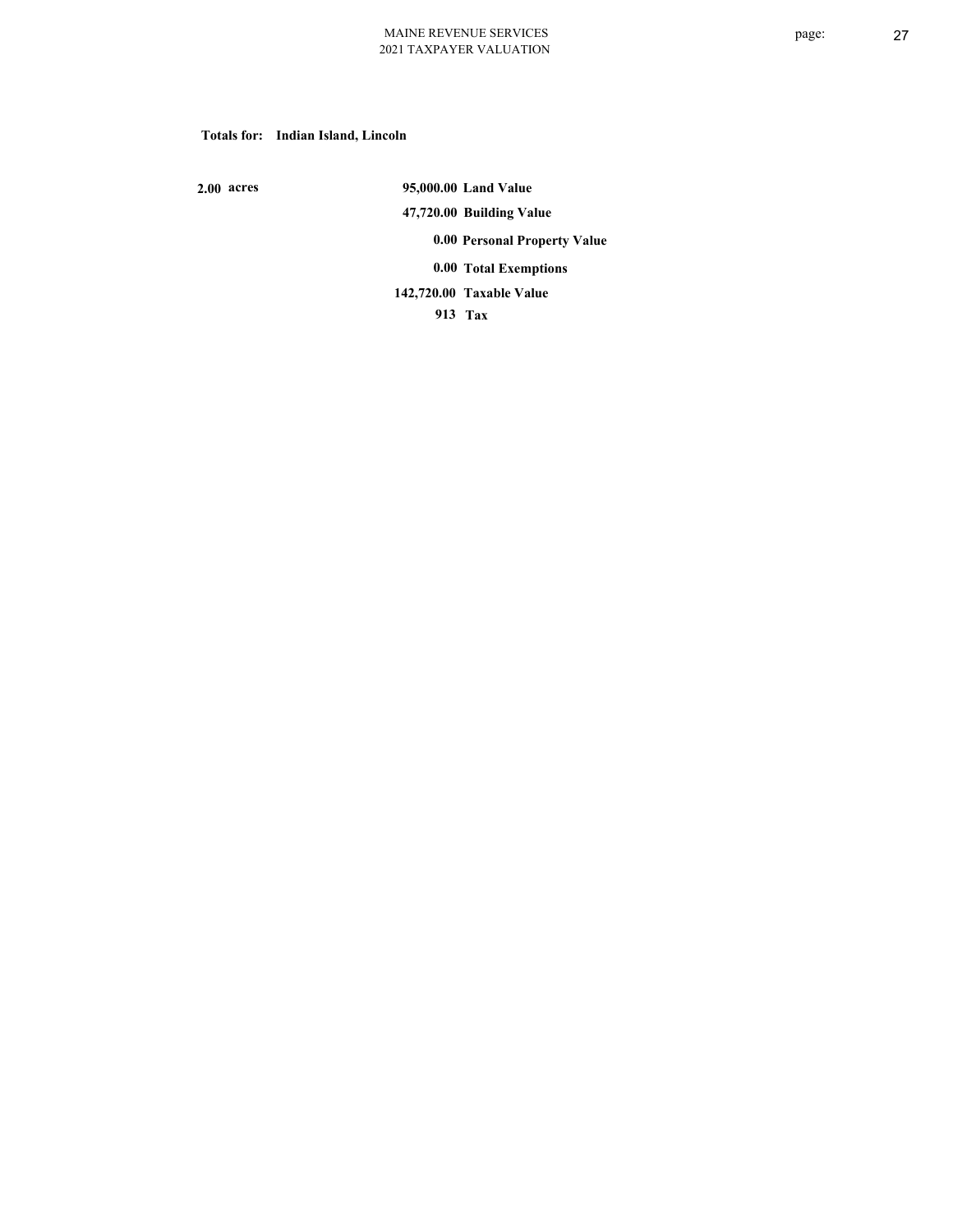| 651880001-1<br><b>Property Account #</b>                                                     | Percent Ownership:   | 100.00%                                            |
|----------------------------------------------------------------------------------------------|----------------------|----------------------------------------------------|
|                                                                                              | 75,000.00            | Land Value                                         |
| <b>MAINE STATE OF</b>                                                                        | 0.00<br>$1.00$ Acres | Building Value                                     |
| <b>INLAND FISHERIES &amp; WILDLIFE</b><br><b>41 STATE HOUSE STATION</b><br>AUGUSTA, ME 04333 | 0.00<br>75,000       | Personal Property Value<br><b>Total Exemptions</b> |
|                                                                                              | $\Omega$             | Taxable Value                                      |
| Jones Garden Island, Lincoln                                                                 | 0.00                 | Tax                                                |
| Map LI Plan 01 Lot 188                                                                       |                      |                                                    |

Exempt Property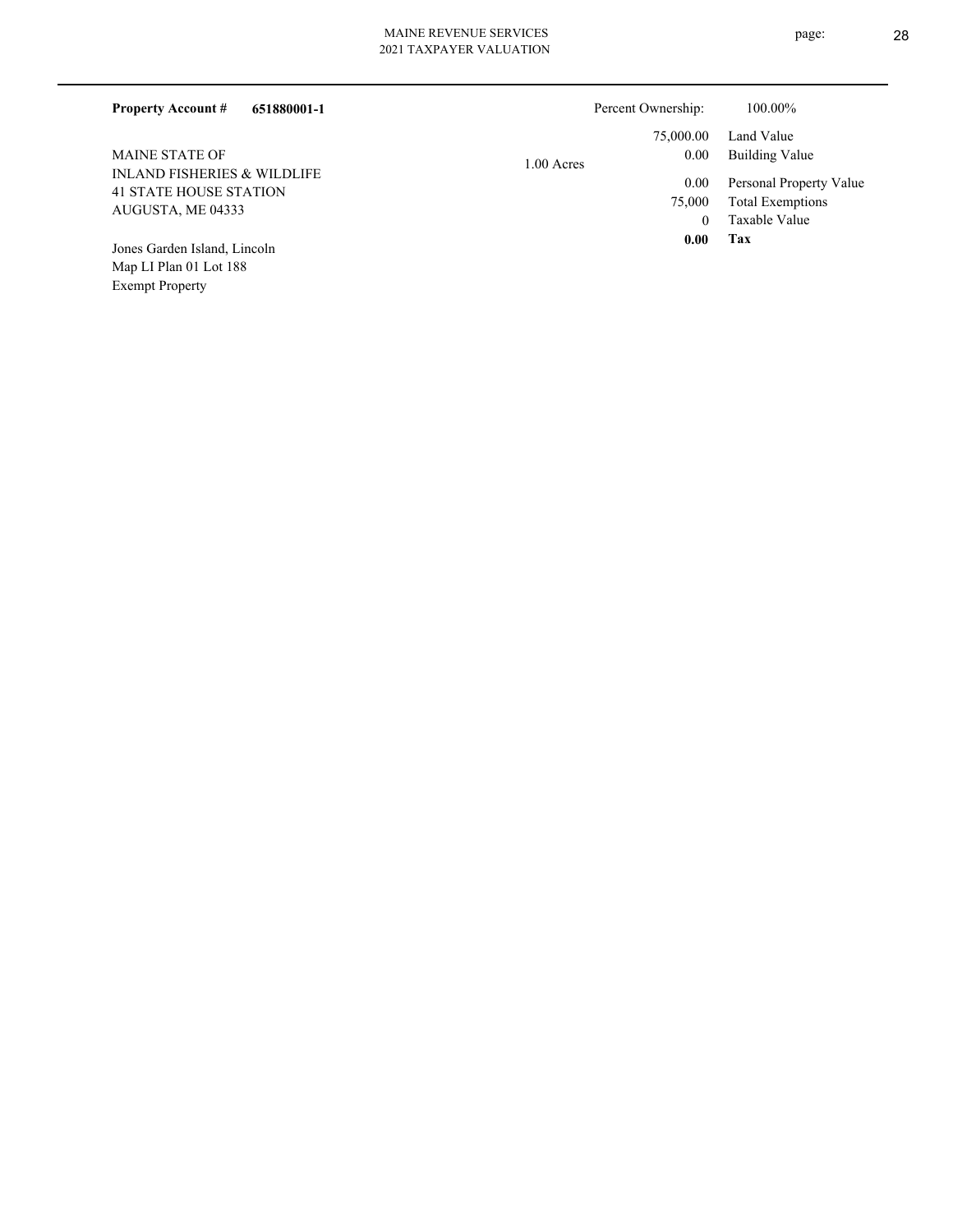#### **Totals for: Jones Garden Island, Lincoln**

 **1.00 acres**

 **75,000.00 Land Value 0.00 Building Value 0.00 Personal Property Value** 

 **75,000.00 Total Exemptions**

**Taxable Value 0.00**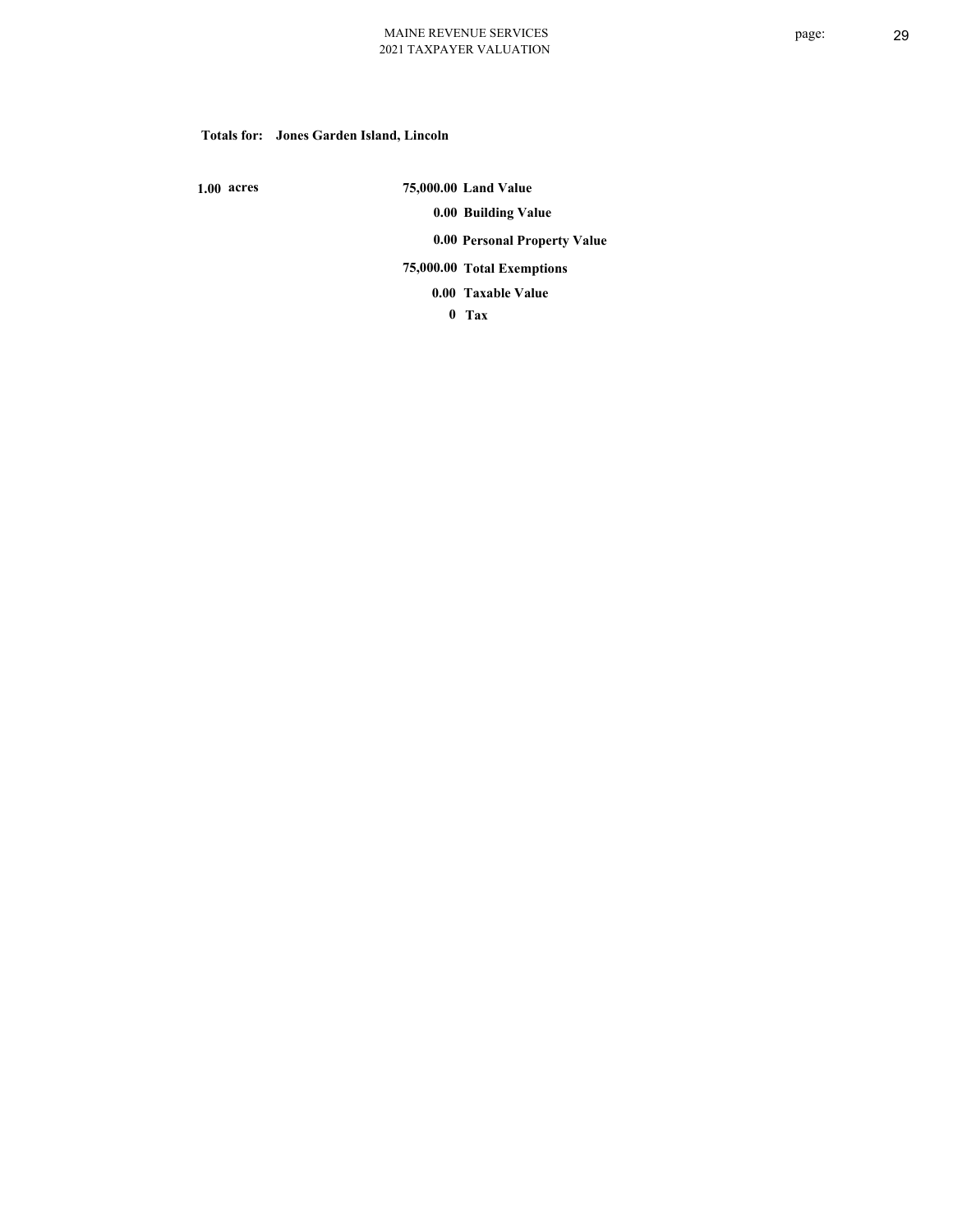| 651890001-1<br><b>Property Account #</b>                                |              | Percent Ownership: | 100.00%                                            |
|-------------------------------------------------------------------------|--------------|--------------------|----------------------------------------------------|
|                                                                         |              | 75,000.00          | Land Value                                         |
| <b>MAINE STATE OF</b>                                                   | $1.00$ Acres | 0.00               | Building Value                                     |
| <b>INLAND FISHERIES &amp; WILDLIFE</b><br><b>41 STATE HOUSE STATION</b> |              | 0.00<br>75,000     | Personal Property Value<br><b>Total Exemptions</b> |
| AUGUSTA, ME 04333                                                       |              |                    | Taxable Value                                      |
| Killick Island, Lincoln                                                 |              | 0.00               | Tax                                                |
| Map LI Plan 01 Lot 189                                                  |              |                    |                                                    |

Exempt Property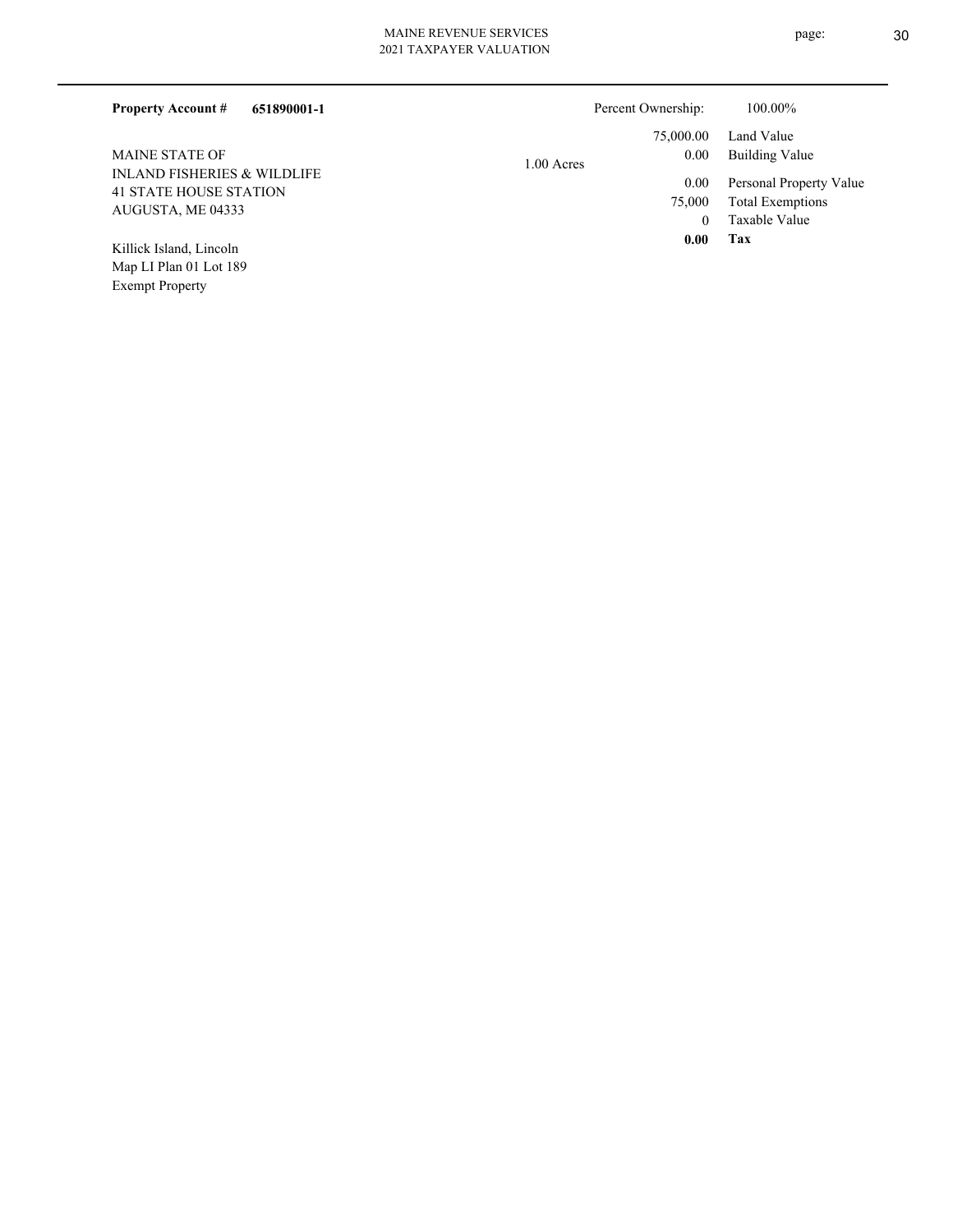#### **Totals for: Killick Island, Lincoln**

 **1.00 acres**

 **75,000.00 Land Value 0.00 Building Value 0.00 Personal Property Value 75,000.00 Total Exemptions**

**Taxable Value 0.00**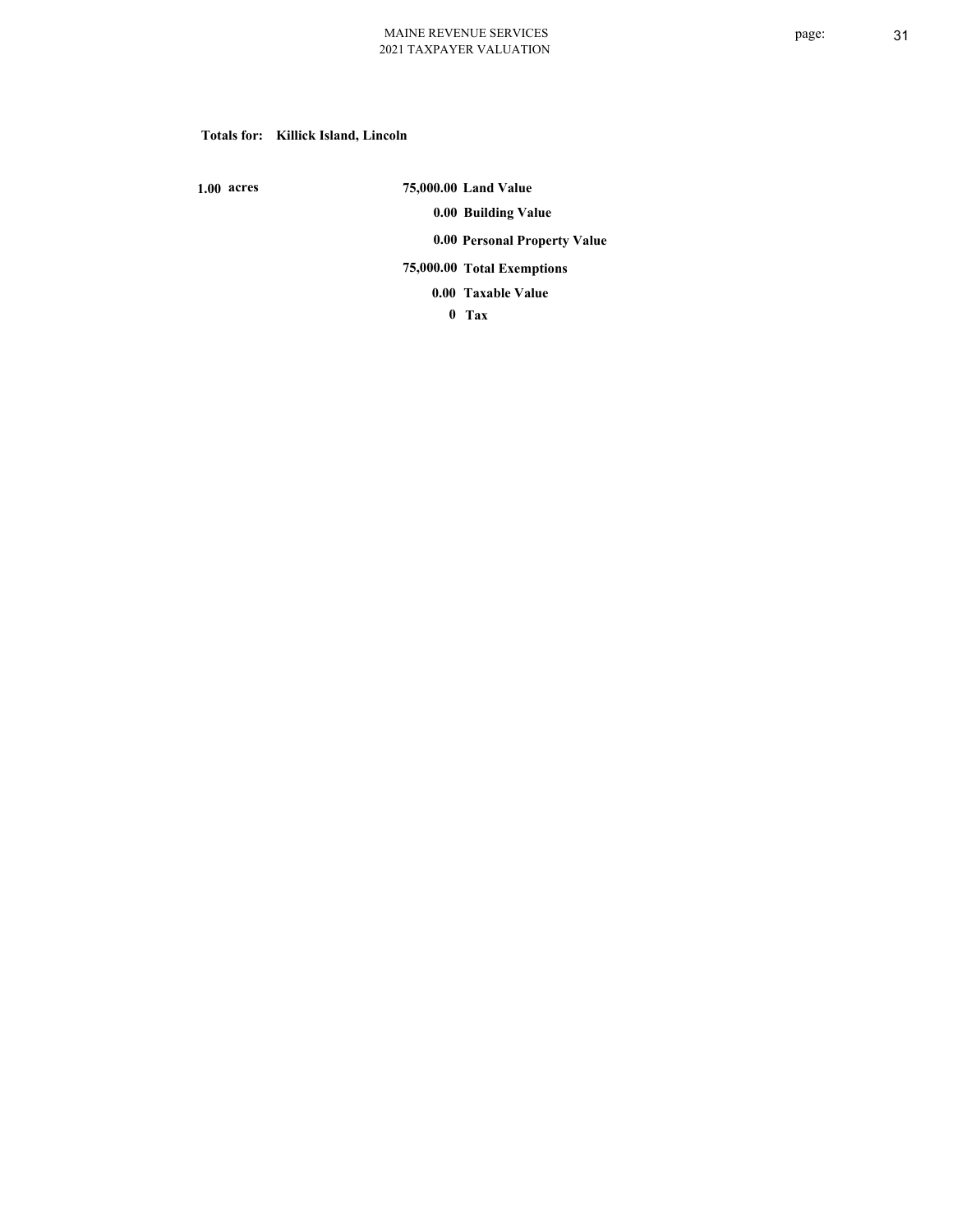| 651900004-4<br><b>Property Account #</b> | Percent Ownership:   | 100.00%                 |
|------------------------------------------|----------------------|-------------------------|
|                                          | 117,000.00           | Land Value              |
| <b>COX ANDREA PERLEY</b>                 | 0.00<br>$3.10$ Acres | <b>Building Value</b>   |
| PO BOX 25<br>ROUND POND, ME 04564        | 0.00                 | Personal Property Value |
|                                          | $\mathbf{0}$         | <b>Total Exemptions</b> |
| CIR 65 9E 190                            | 117,000              | Taxable Value           |
| Marsh Island, Lincoln                    | 748.80               | Tax                     |
| Map LI065 Plan 01 Lot 190.4              |                      |                         |

| <b>Property Account #</b><br>651900015-1                  | Percent Ownership:                     | 100.00%                                                             |
|-----------------------------------------------------------|----------------------------------------|---------------------------------------------------------------------|
| <b>HARVEY HARRIET H</b><br>PHILIP ALEXANDER&MARGOT GIBNEY | 277,300.00<br>36,430.00<br>13.48 Acres | Land Value<br>Building Value                                        |
| 153 ASHLAND ROAD<br><b>SUMMIT, NJ 07901</b>               | $0.00\,$<br>$\bf{0}$<br>313,730        | Personal Property Value<br><b>Total Exemptions</b><br>Taxable Value |
| Marsh Island, Lincoln<br>Map LI065 Plan 01 Lot 190        | 2,007.87                               | Tax                                                                 |

| 651900002-1<br><b>Property Account #</b> | Percent Ownership:   | 100.00%                 |
|------------------------------------------|----------------------|-------------------------|
|                                          | 37,500.00            | Land Value              |
| <b>INHABITANTS TOWN OF BRISTOL</b>       | 0.00<br>$0.25$ Acres | Building Value          |
| PO BOX 339                               | 0.00                 | Personal Property Value |
| BRISTOL, ME 04539-0339                   | 0                    | <b>Total Exemptions</b> |
| CIR 65 9E 190O                           | 37,500               | Taxable Value           |
| Marsh Island, Lincoln                    | 240.00               | Tax                     |
| Map LI065 Plan 01 Lot 190.1              |                      |                         |

| <b>Property Account #</b><br>651900013-3 | Percent Ownership:    | 100.00%                 |
|------------------------------------------|-----------------------|-------------------------|
|                                          | 145,870.00            | Land Value              |
| MARSH ISLAND LLC                         | 0.00<br>$62.49$ Acres | Building Value          |
| % LAURENCE PIERCE<br>67 RINDGE AVE       | 0.00                  | Personal Property Value |
| CAMBRIDGE, MA 02140                      |                       | <b>Total Exemptions</b> |
|                                          | 145,870               | Taxable Value           |
| Marsh Island, Lincoln                    | 933.57                | Tax                     |
| Map LI065 Plan 01 Lot 190                |                       |                         |

| 651900014-3<br><b>Property Account #</b>                                     | Percent Ownership:                       | 100.00%                                                             |
|------------------------------------------------------------------------------|------------------------------------------|---------------------------------------------------------------------|
| MARSH ISLAND LLC                                                             | 314,100.00<br>83,530.00<br>$13.41$ Acres | Land Value<br>Building Value                                        |
| % LAURENCE PIERCE<br>67 RINDGE AVE<br>CAMBRIDGE, MA 02140<br>$CIR$ 65-9E-190 | 0.00<br>$\theta$<br>397,630              | Personal Property Value<br><b>Total Exemptions</b><br>Taxable Value |
| Marsh Island, Lincoln<br>Map LI065 Plan 01 Lot 190                           | 2,544.83                                 | Tax                                                                 |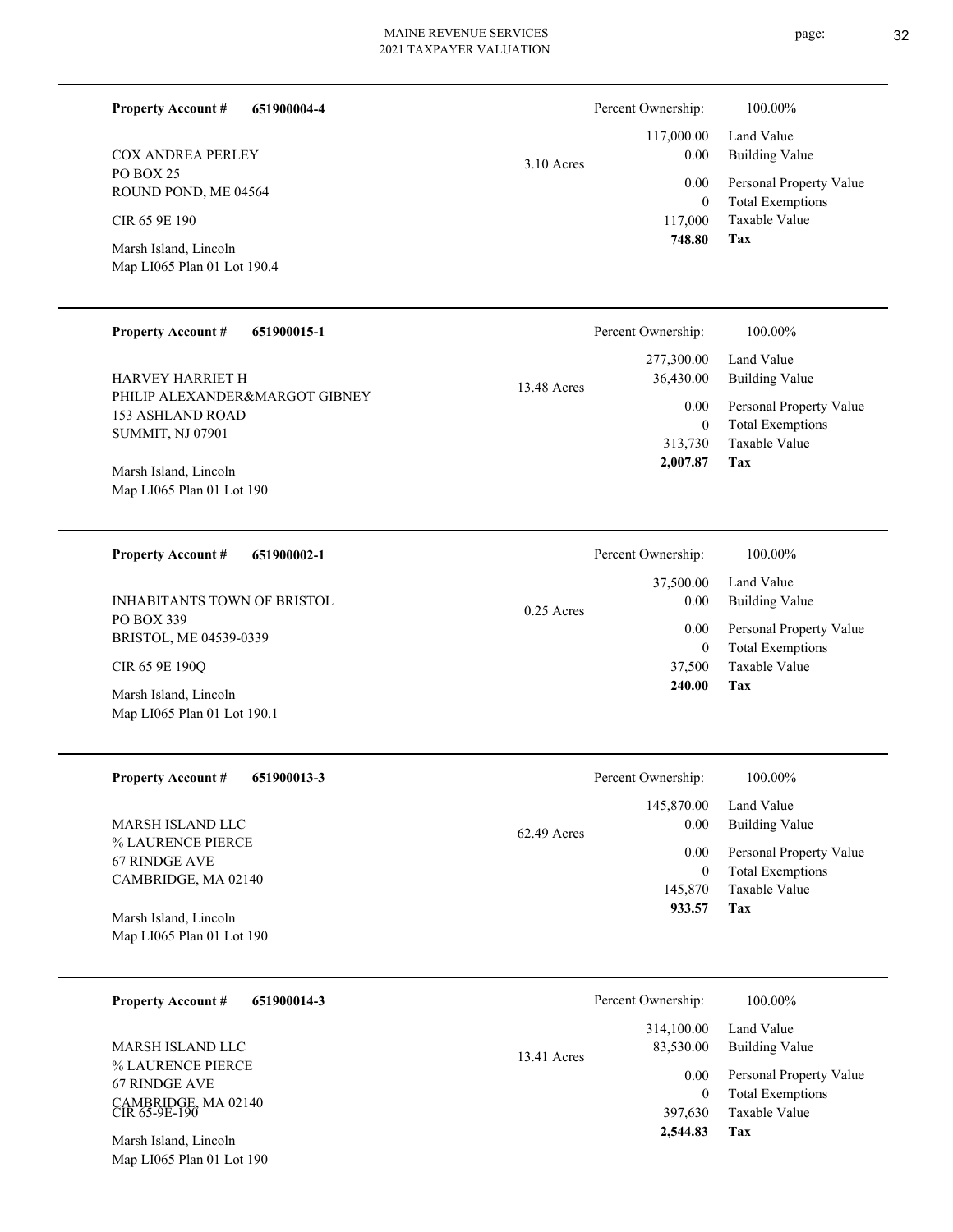L

| 100.00%                       |                                                                                                           |
|-------------------------------|-----------------------------------------------------------------------------------------------------------|
| Land Value                    |                                                                                                           |
| 0.00<br><b>Building Value</b> |                                                                                                           |
| 0.00                          |                                                                                                           |
| $\mathbf{0}$                  |                                                                                                           |
| Taxable Value                 |                                                                                                           |
| Tax                           |                                                                                                           |
|                               |                                                                                                           |
|                               |                                                                                                           |
| $0.77$ Acres                  | Percent Ownership:<br>75,000.00<br>Personal Property Value<br><b>Total Exemptions</b><br>75,000<br>480.00 |

| <b>Property Account #</b><br>651900005-1 | Percent Ownership:        | $100.00\%$              |
|------------------------------------------|---------------------------|-------------------------|
|                                          | 165,000.00                | Land Value              |
| <b>PAGE CLEVELAND TRUSTEE</b>            | 42,160.00<br>$6.00$ Acres | Building Value          |
| % PHILIP PAGE<br>144 US ROUTE ONE        | 0.00                      | Personal Property Value |
|                                          | $\mathbf{0}$              | <b>Total Exemptions</b> |
| NOBLEBORO, ME 04555<br>CIR 65 9E 190     | 207,160                   | Taxable Value           |
| Marsh Island, Lincoln                    | 1,325.82                  | Tax                     |
| Map LI065 Plan 01 Lot 190.3              |                           |                         |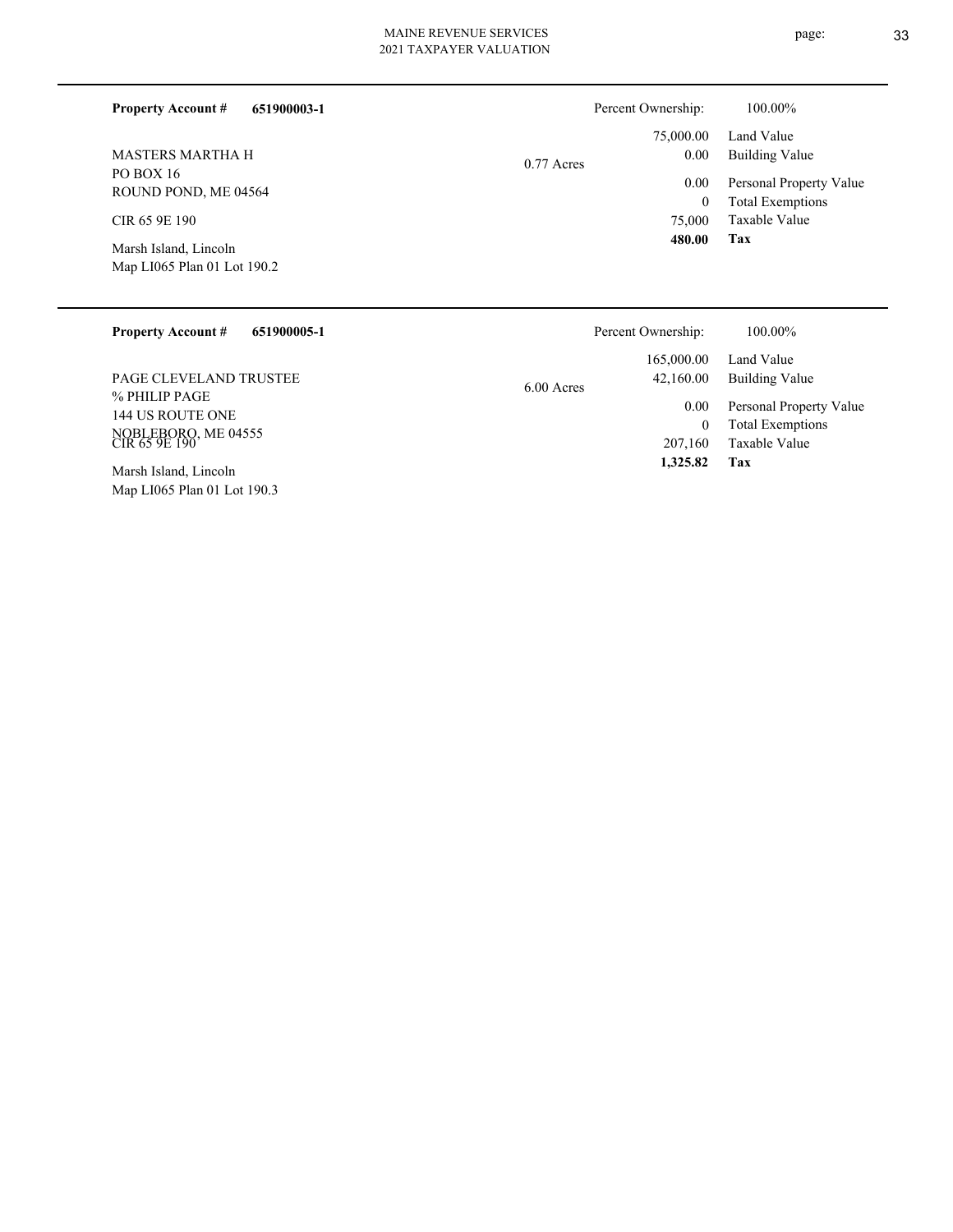#### **Totals for: Marsh Island, Lincoln**

 **99.50 acres**

 **1,131,770.00 Land Value 162,120.00 Building Value 0.00 Personal Property Value 0.00 Total Exemptions Taxable Value 1,293,890.00**

 **8,281 Tax**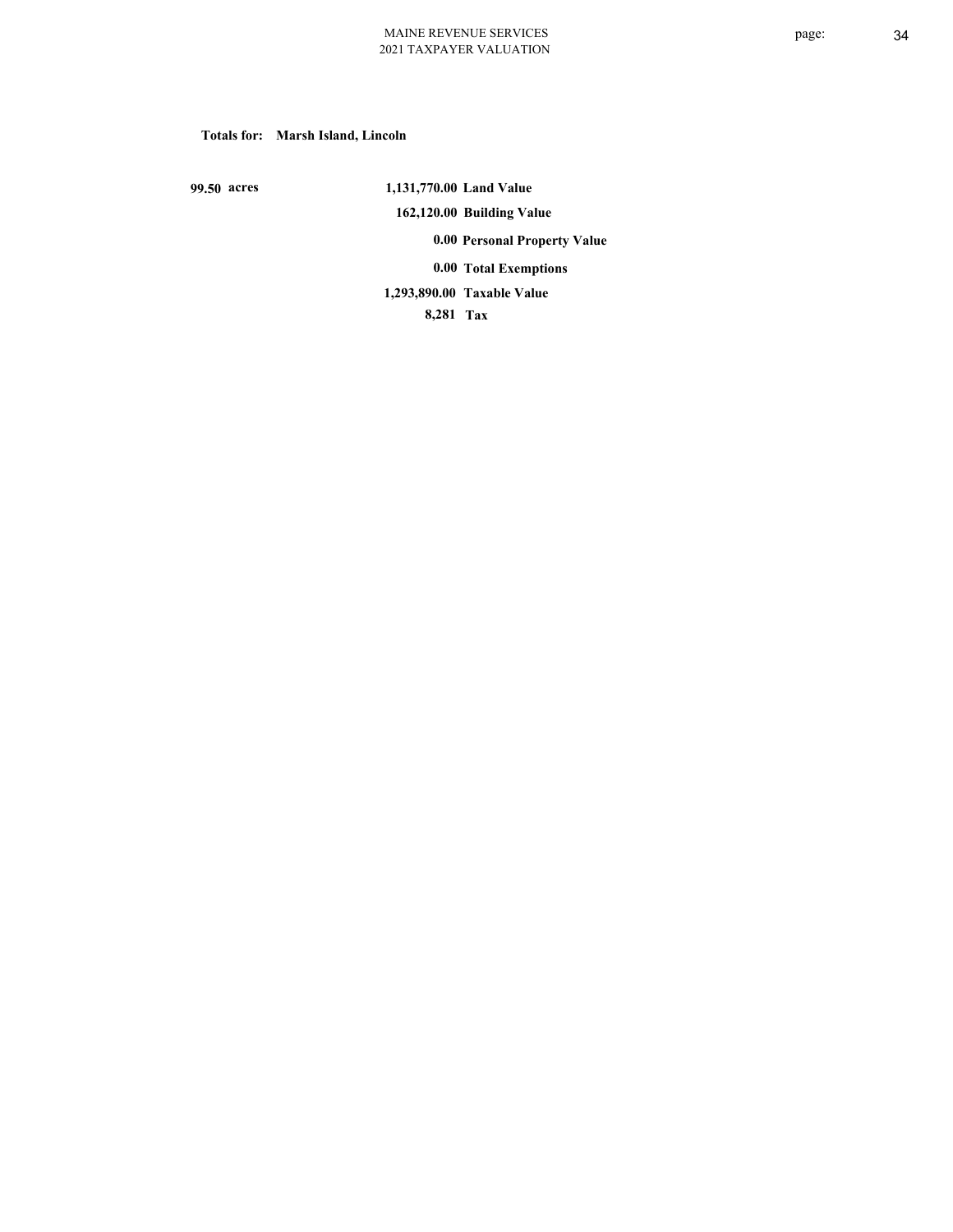| <b>Property Account #</b><br>651980001-1    | Percent Ownership: |            | 100.00%                 |
|---------------------------------------------|--------------------|------------|-------------------------|
|                                             |                    | 112,750.00 | Land Value              |
| NATIONAL AUDURON SOCIETY INC                | $10.00$ Acres      | 0.00       | Building Value          |
| %ANNELEE OCHEL<br>225 VARICK ST FL 7        |                    | 0.00       | Personal Property Value |
|                                             |                    | 0          | <b>Total Exemptions</b> |
| NEW YORK, NY 10014-4396<br>OPEN SPACE 10 AC |                    | 112,750    | Taxable Value           |
| Ross Island, Lincoln                        |                    | 721.60     | Tax                     |

Map LI065 Plan 01 Lot 198 Ross Island, Lincoln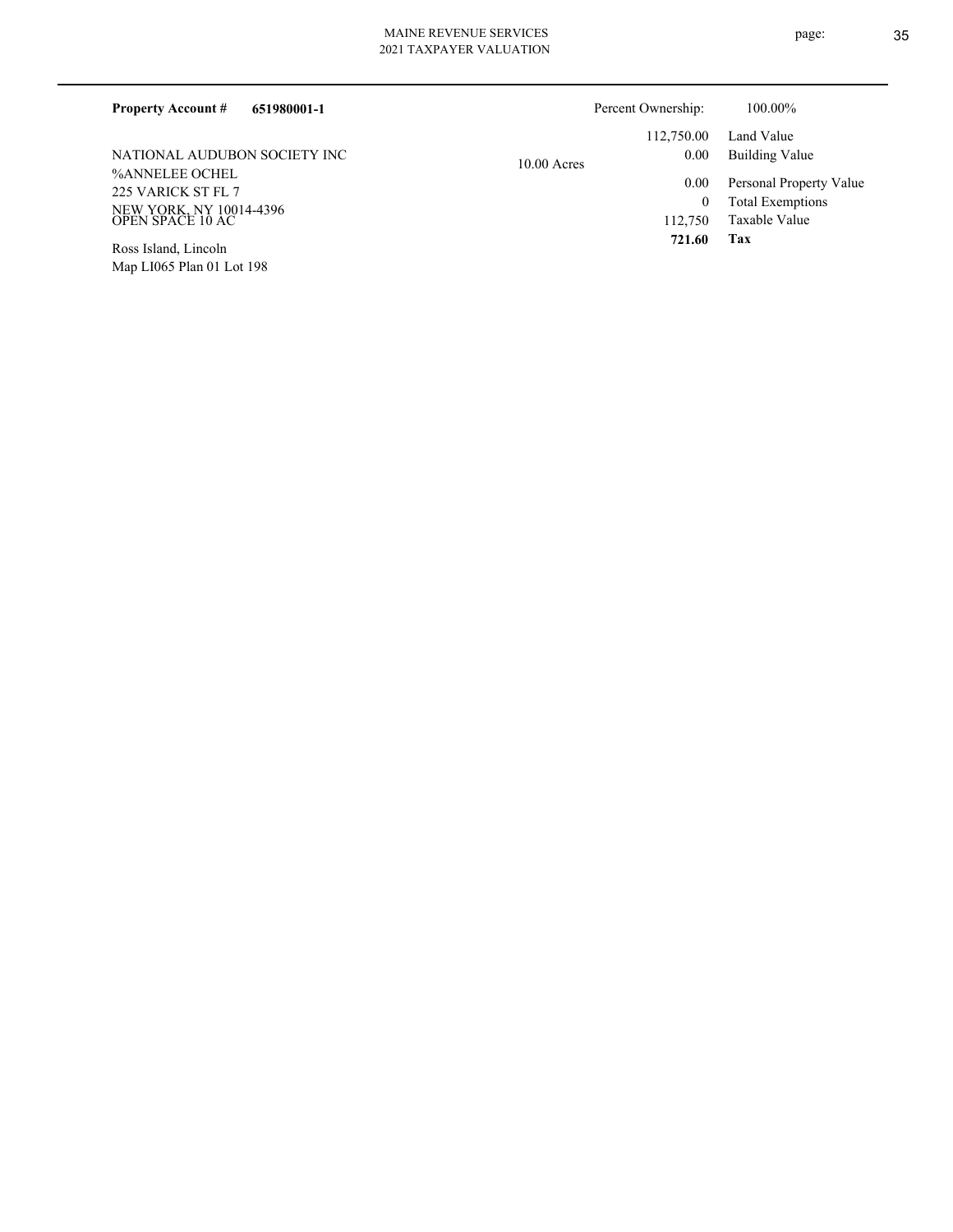#### **Totals for: Ross Island, Lincoln**

 **10.00 acres**

 **112,750.00 Land Value 0.00 Building Value 0.00 Personal Property Value 0.00 Total Exemptions Taxable Value 112,750.00**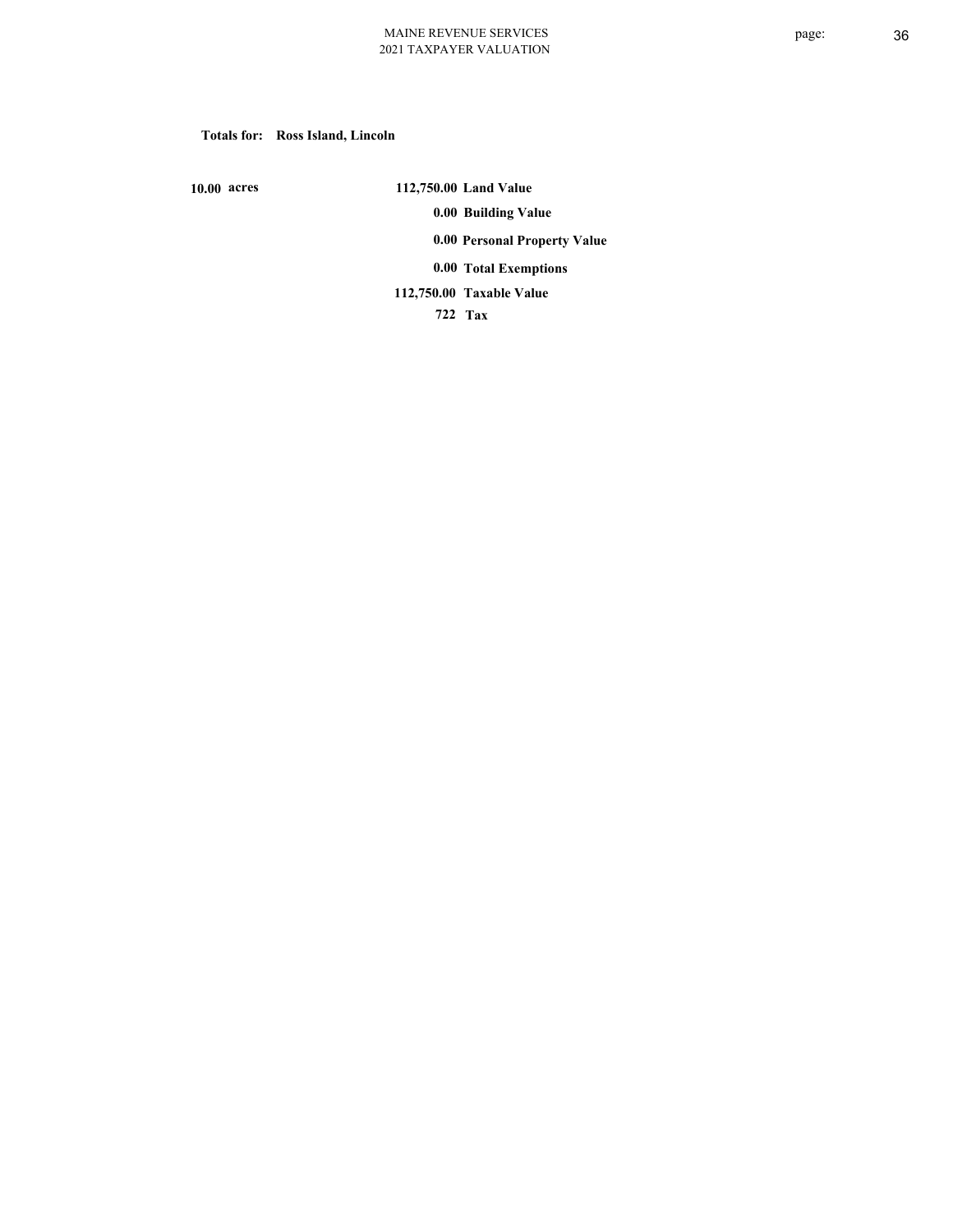| <b>Property Account #</b><br>651862001-2                                                                                               | Percent Ownership: | 100.00%                 |
|----------------------------------------------------------------------------------------------------------------------------------------|--------------------|-------------------------|
| <b>MAINE STATE OF</b><br><b>INLAND FISHERIES &amp; WILDLIFE</b><br><b>41 STATE HOUSE STATION</b><br>AUGUSTA, ME 04333<br>CIR 65 9E 186 | 93,000.00          | Land Value              |
|                                                                                                                                        | 0.00<br>3.00 Acres | Building Value          |
|                                                                                                                                        | 0.00               | Personal Property Value |
|                                                                                                                                        | 93,000             | <b>Total Exemptions</b> |
|                                                                                                                                        |                    | Taxable Value           |
| $TT1'$ $T1$ $T1'$ $T$                                                                                                                  | 0.00               | Tax                     |

Map LI065 Plan 01 Lot 186 Exempt Property Thief Island, Lincoln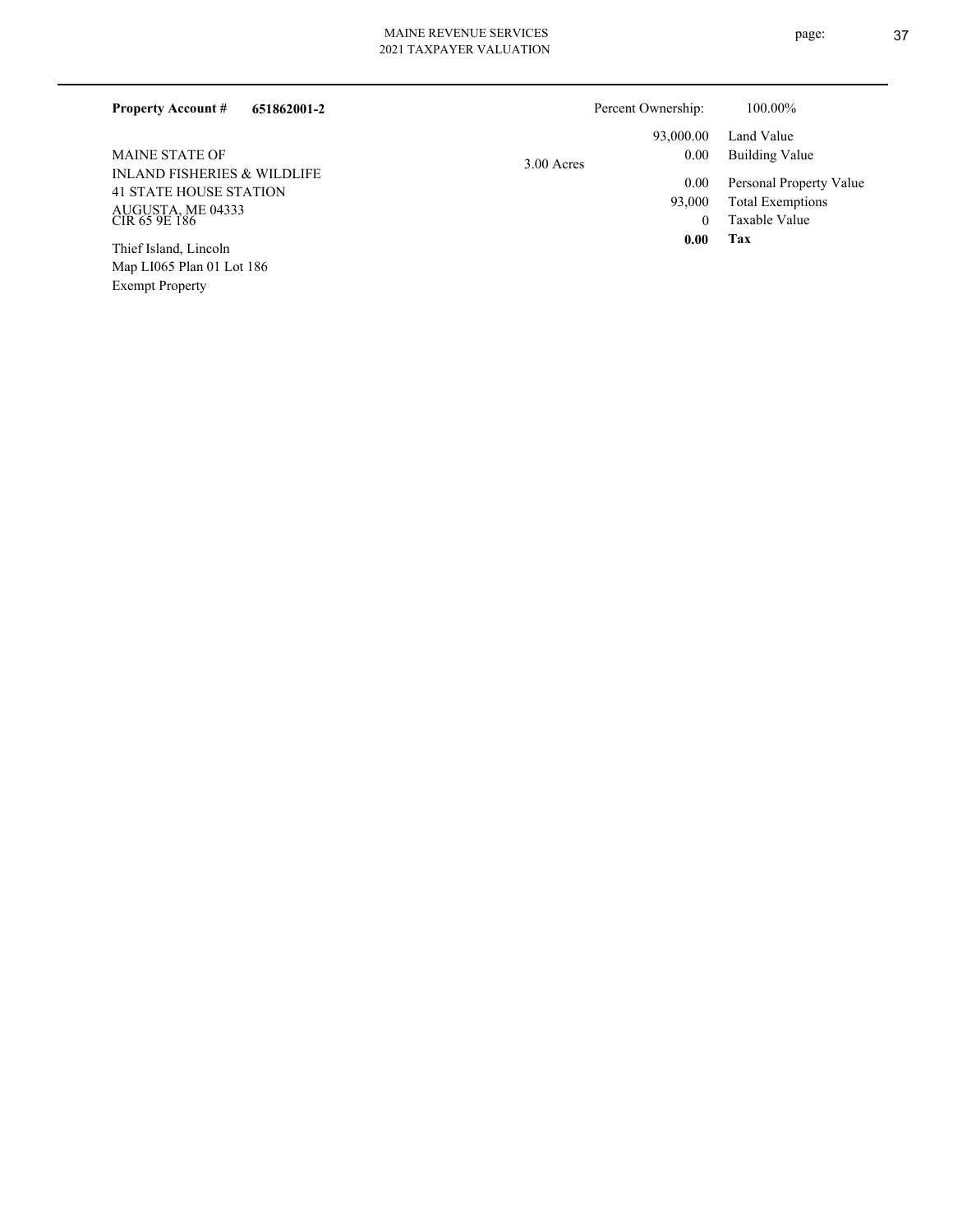#### **Totals for: Thief Island, Lincoln**

 **3.00 acres**

 **93,000.00 Land Value 0.00 Building Value 0.00 Personal Property Value 93,000.00 Total Exemptions**

**Taxable Value 0.00**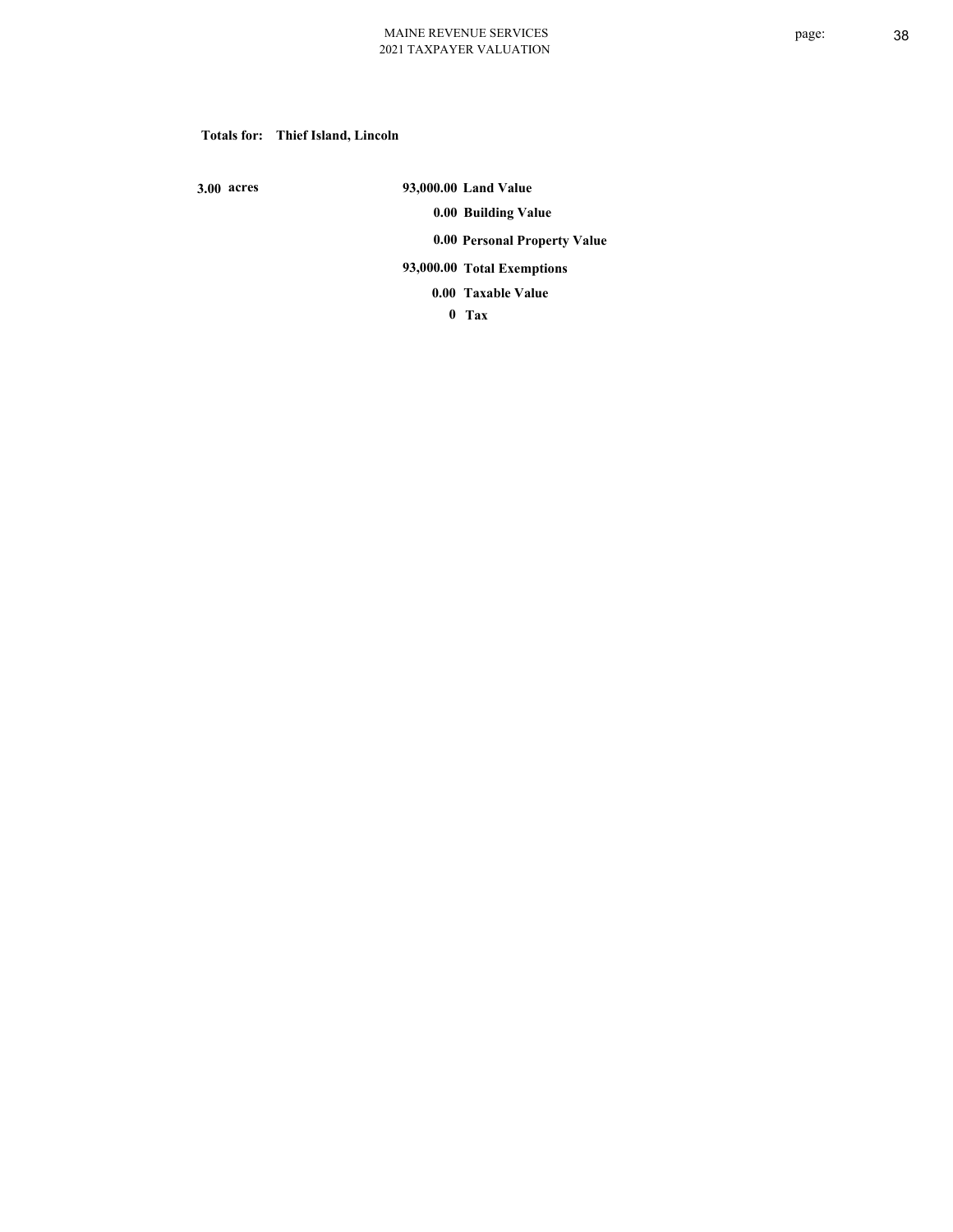| 652010001-1<br><b>Property Account #</b>    | Percent Ownership: |            | 100.00%                 |
|---------------------------------------------|--------------------|------------|-------------------------|
|                                             |                    | 112,750.00 | Land Value              |
| NATIONAL AUDUBON SOCIETY INC                | $10.00$ Acres      | 0.00       | Building Value          |
| %ANNELEE OCHEL<br>225 VARICK ST FL 7        |                    | 0.00       | Personal Property Value |
| NEW YORK, NY 10014-4396<br>OPEN SPACE 10 AC |                    | 0          | <b>Total Exemptions</b> |
|                                             |                    | 112.750    | Taxable Value           |
| Western Egg Rock Island, Lincoln            |                    | 721.60     | Tax                     |

Map LI065 Plan 01 Lot 201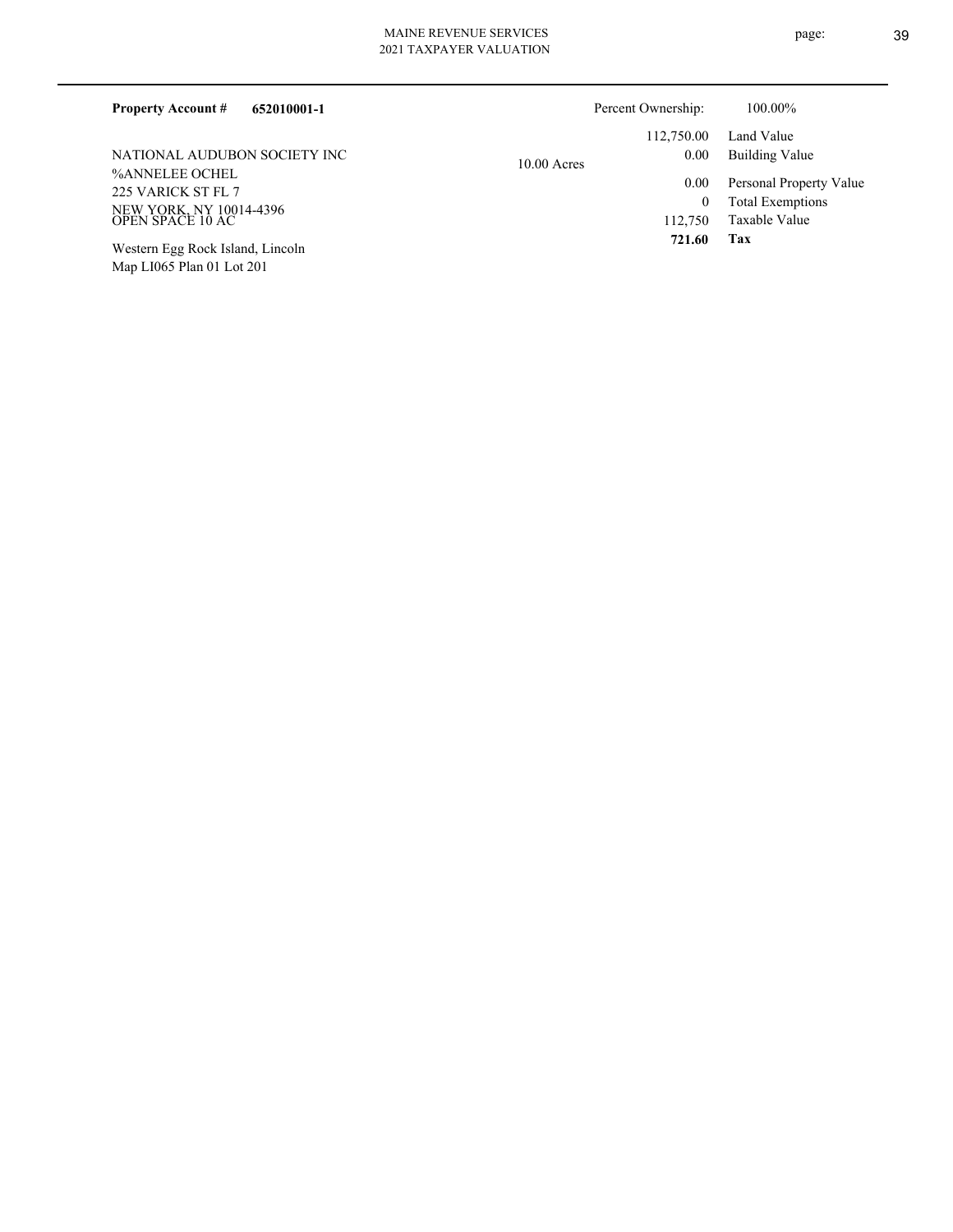# **Totals for: Western Egg Rock Island, Lincoln**

 **10.00 acres**

 **112,750.00 Land Value 0.00 Building Value 0.00 Personal Property Value 0.00 Total Exemptions Taxable Value 112,750.00**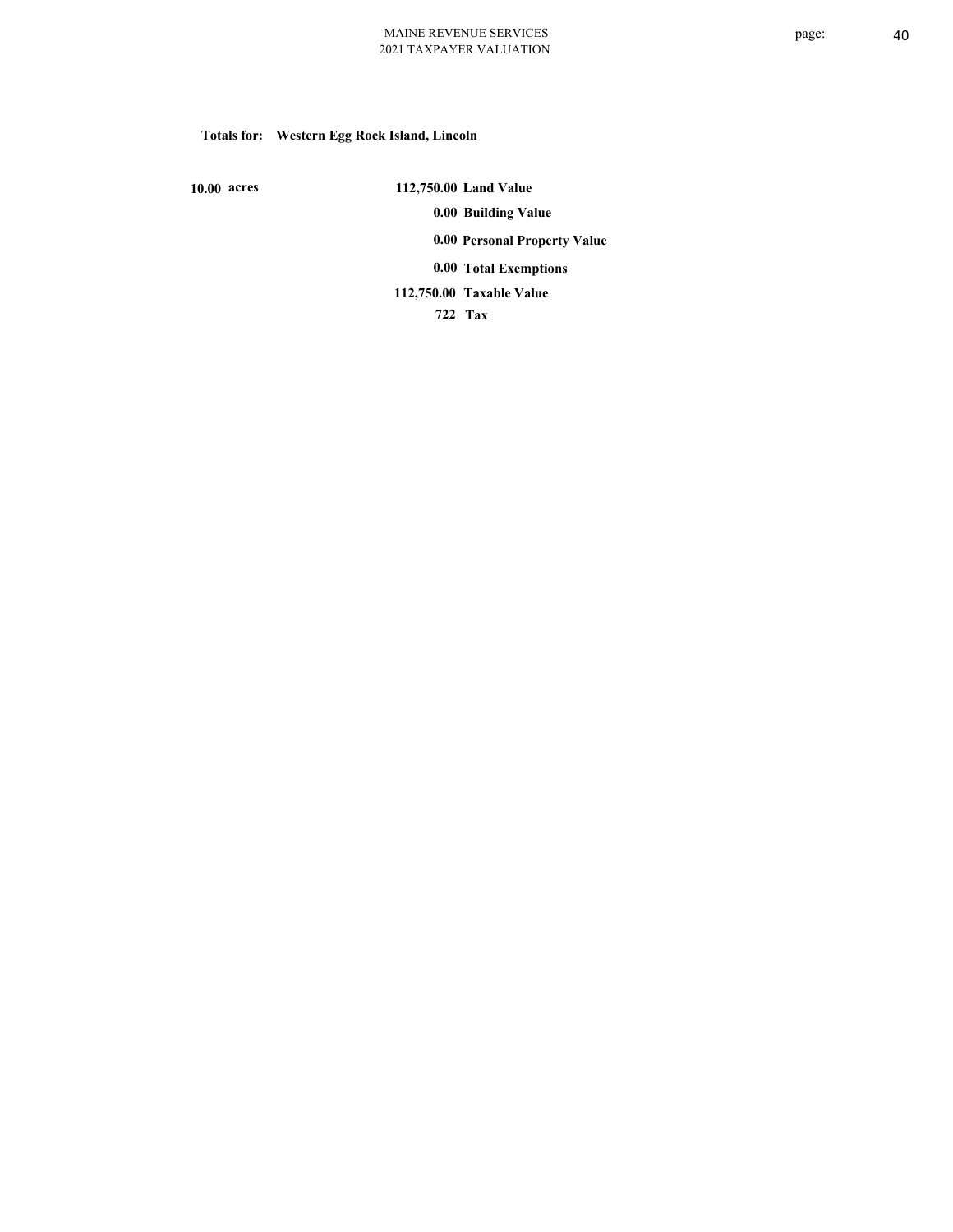| 651940001-1<br><b>Property Account #</b>                                | Percent Ownership:   | 100.00%                                  |
|-------------------------------------------------------------------------|----------------------|------------------------------------------|
|                                                                         | 75,000.00            | Land Value                               |
| <b>MAINE STATE OF</b>                                                   | 0.00<br>$1.00$ Acres | Building Value                           |
| <b>INLAND FISHERIES &amp; WILDLIFE</b><br><b>41 STATE HOUSE STATION</b> | 0.00                 | Personal Property Value                  |
| AUGUSTA, ME 04333                                                       | 75,000<br>$\theta$   | <b>Total Exemptions</b><br>Taxable Value |
| Wreck Island Ledges, Lincoln                                            | 0.00                 | Tax                                      |
| Map LI Plan 01 Lot 194                                                  |                      |                                          |

Exempt Property